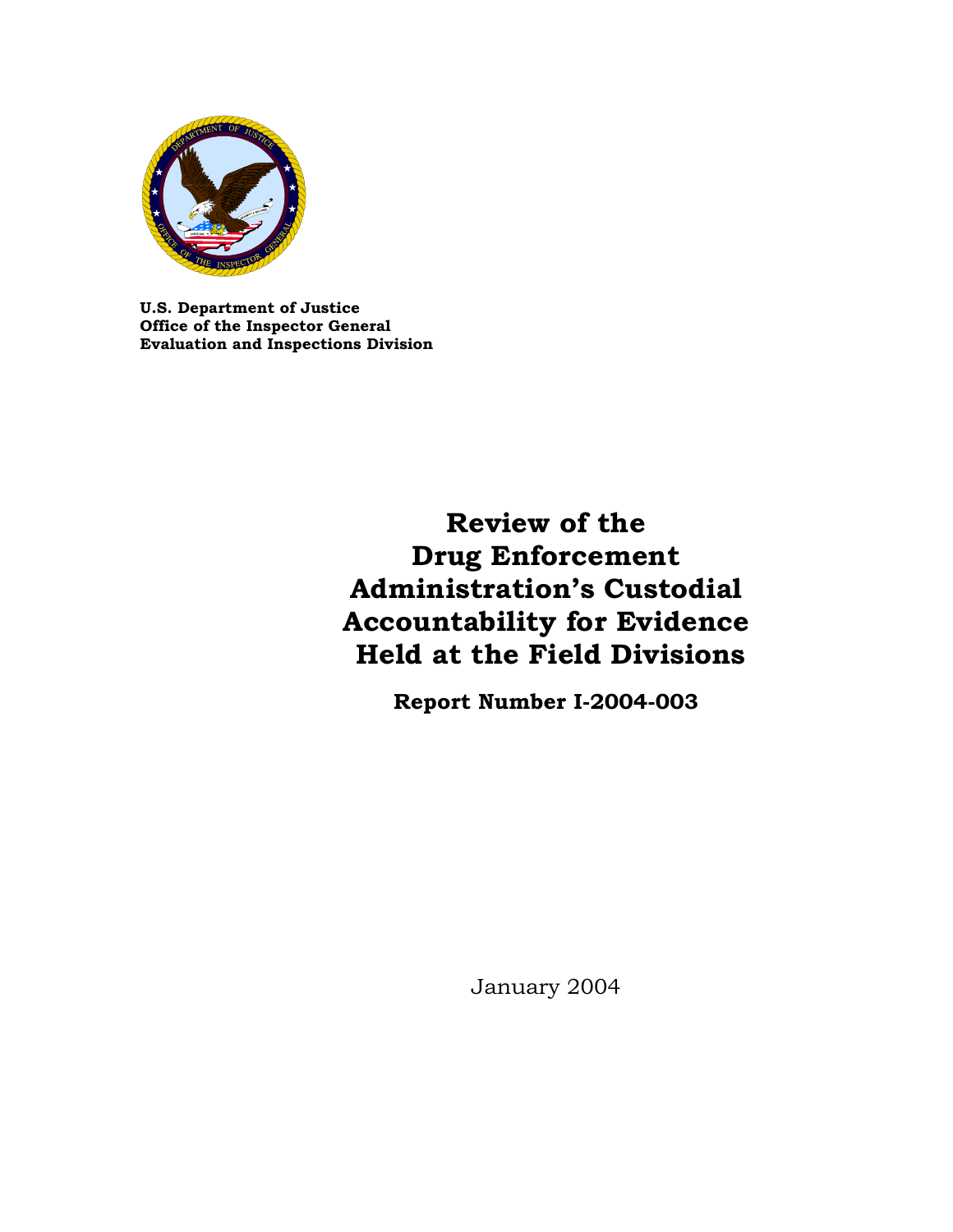The Drug Enforcement Administration (DEA) often seizes or takes custody of evidence while enforcing federal laws and regulations for controlled substances. In 1999, the General Accounting Office (GAO) identified weaknesses in the DEA's accountability over drug evidence that could increase the potential for theft, misuse, or loss, thus compromising the evidence for federal prosecution.<sup>1</sup> In 2001, the DEA Administrator directed the DEA Office of Inspections (Office of Inspections) to review custodial accountability for five categories of evidence.2 After reviewing internal inspections conducted at all 21 DEA domestic field divisions from 1999 through 2000, the Office of Inspections concluded in its report entitled *Review of Custodial Accountability for: Drug Evidence, Non-Drug Evidence, Seized Monies, Recovered Monies, and Technical Equipment,* February 2001, that DEA's problems with custodial accountability remained unresolved.

The Office of the Inspector General (OIG) evaluated the DEA's progress in correcting custodial accountability problems identified in the DEA Office of Inspections' report. We found that more than two years after this review was released, and four years after the GAO determined that the DEA needed to strengthen accountability for drug evidence, the DEA still had not corrected deficiencies identified by DEA's internal inspections, including implementing program guidance, improving Headquarters support, or developing training. Consequently, some DEA field division staff continue to handle and store evidence improperly.<sup>3</sup> According to our survey of Assistant United States Attorneys (AUSAs), DEA's recurring problems with custodial accountability have not yet adversely impacted federal prosecutions. However, our review of DEA's internal investigations of employee misconduct between June 2001 and September 2002 disclosed several instances of evidence loss.

 <sup>1</sup> GAO, *Seized Drugs and Weapons: DEA Needs to Improve Certain Physical Safeguard and Strengthen Accountability*, AIMD-00-17, November 1999.

<sup>2</sup> Custodial accountability is defined as accounting for evidence completely, accurately, and promptly to help ensure that evidence is not compromised for federal prosecutions and that it is protected against theft, misuse, or loss.

 $3$  We focused on seized drugs and monies because their value increases the risk of theft, misuse, and loss.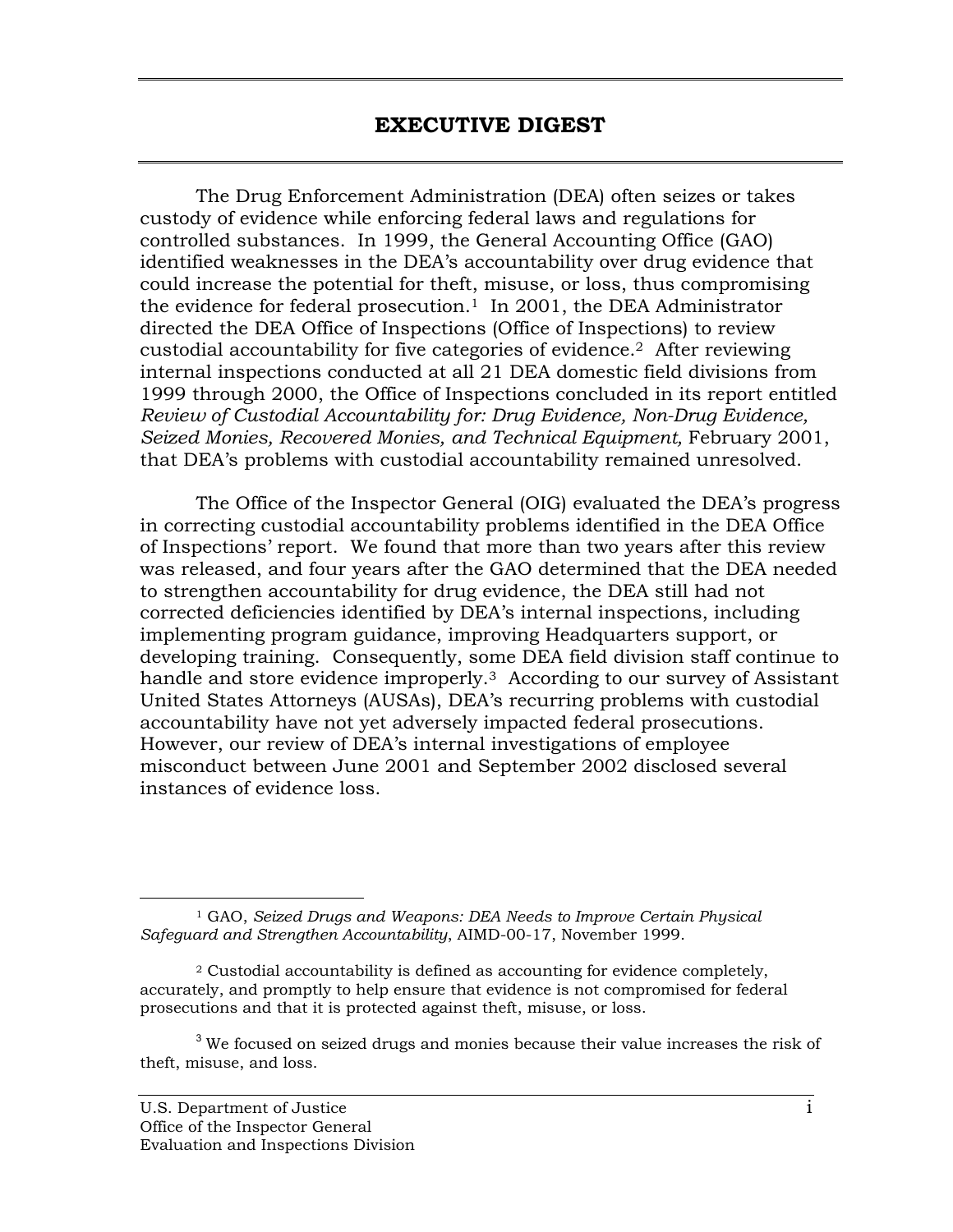#### **RESULTS IN BRIEF**

**The DEA Has Failed to Correct the Deficiencies Identified as Contributing to Custodial Accountability Problems at the DEA Field Divisions.** In 2001, the DEA Administrator directed the Office of Inspections to review five evidence program areas because custodial accountability problems continued to be reported during internal inspections. The Office of Inspections' review identified the following problems. The DEA did not have enough non-agent Evidence Custodians and was routinely using Special Agents to perform almost all of DEA's custodial duties.4 Special Agents' collateral evidence duties became the primary duty assignment in ten offices along the Southwest Border. Evidence Custodians needed clearer guidance and were uncertain about their responsibilities for maintaining logbooks, the DEA had no central point-of-contact for uniform evidence guidance, and Evidence Custodians lacked formal training.

The Office of Inspections issued six recommendations to resolve these recurring problems including conducting two workload studies, creating an Evidence Custodian Handbook, obtaining pre-printed logbooks, identifying a single headquarters point-of-contact to respond to inquiries regarding evidence, and developing comprehensive training for Evidence Custodians. In June 2001, the DEA Administrator approved the recommendations. We evaluated the DEA's implementation of the six recommendations and found that the DEA has implemented two, but has not implemented the remaining four. The DEA conducted two workload studies and hired more Evidence Custodians, but it still has not produced an Evidence Custodian Handbook, required the field to use pre-printed logbooks, identified a single point-ofcontact that is an expert on evidence, or developed a comprehensive training program for Evidence Custodians.

When we asked why the DEA did not implement four of the six recommendations, an Office of Inspections official stated that the DEA distributed the report to its Executive staff, but it was never distributed to the appropriate offices for action. According to the official, the DEA Administrator who had requested the review left the agency shortly after approving the final report and recommendations, and new DEA management did not ensure that the recommendations were implemented. When we contacted officials from the two offices responsible for implementing the recommendations, the Office of Operations Management

 <sup>4</sup> We use the term Evidence Custodian to include all DEA field division staff assigned evidence custodial duties in a full or part-time capacity.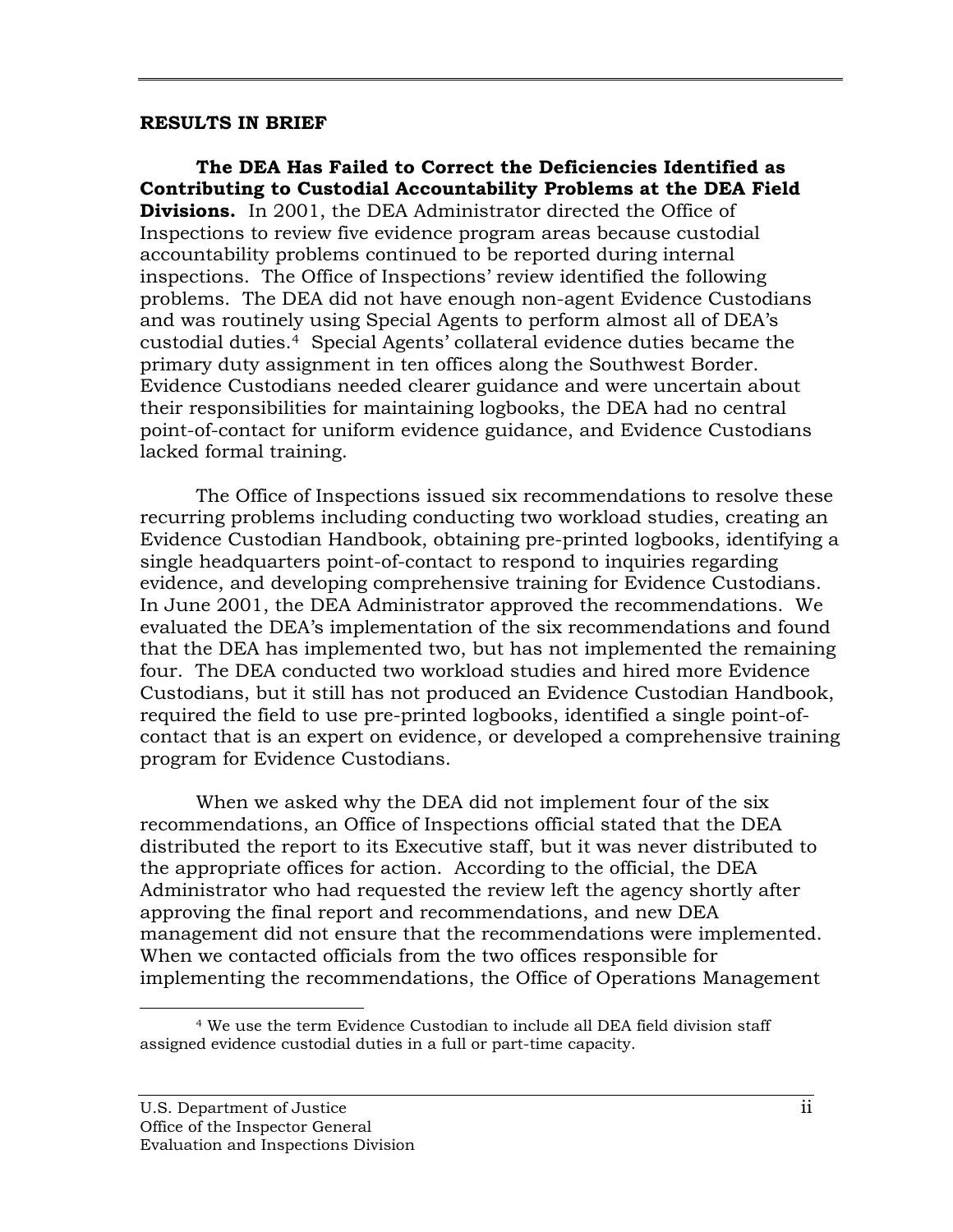(OM) and the Office of Training (TR), they told us that they were unaware of the Office of Inspections' report, and their responsibility for implementing specific recommendations.

Below are the Office of Inspections' recommendations approved in June 2001 and their current implementation status.

• DEA Recommendation 1 – conduct a workload analysis that specifically addresses the evidence workloads for division office Evidence Custodians and the collateral duties of the Special Agents.

*Status: In fiscal year (FY) 2003, the DEA fulfilled this recommendation by analyzing the overall workload for Special Agents. The DEA requested 85 new administrative support positions in its FY 2004 budget request to improve the use of its Special Agent resources.* 

• DEA Recommendation 2 – conduct a workload/staffing analysis that specifically addresses the manpower issues and the need for full-time Evidence Custodians for handling bulk marijuana along the Southwest Border.

*Status: In November 2001, the DEA completed its Southwest Border workload analysis and, as a result, began hiring additional full-time non-agent Evidence Custodians for the Southwest Border. In FY 2000, the DEA had 33 full-time non-agent Evidence Custodians and now has 39 full-time non-agent Evidence Custodians, 14 of whom are assigned to Southwest Border field divisions.*

• DEA Recommendation 3 – create an Evidence Custodian Handbook with a comprehensive set of policies and standard operating procedures that ensure uniformity and assist Evidence Custodians with ensuring proper accountability.

*Status: The DEA plans to update evidence handling sections of the Special Agents Manual in FY 2004, but has no plans to develop a separate Evidence Custodian Handbook.* 

• DEA Recommendation 4 – obtain and use pre-printed logbooks for all field division offices to ensure standardization, proper evidence accountability, and compliance with audit requirements.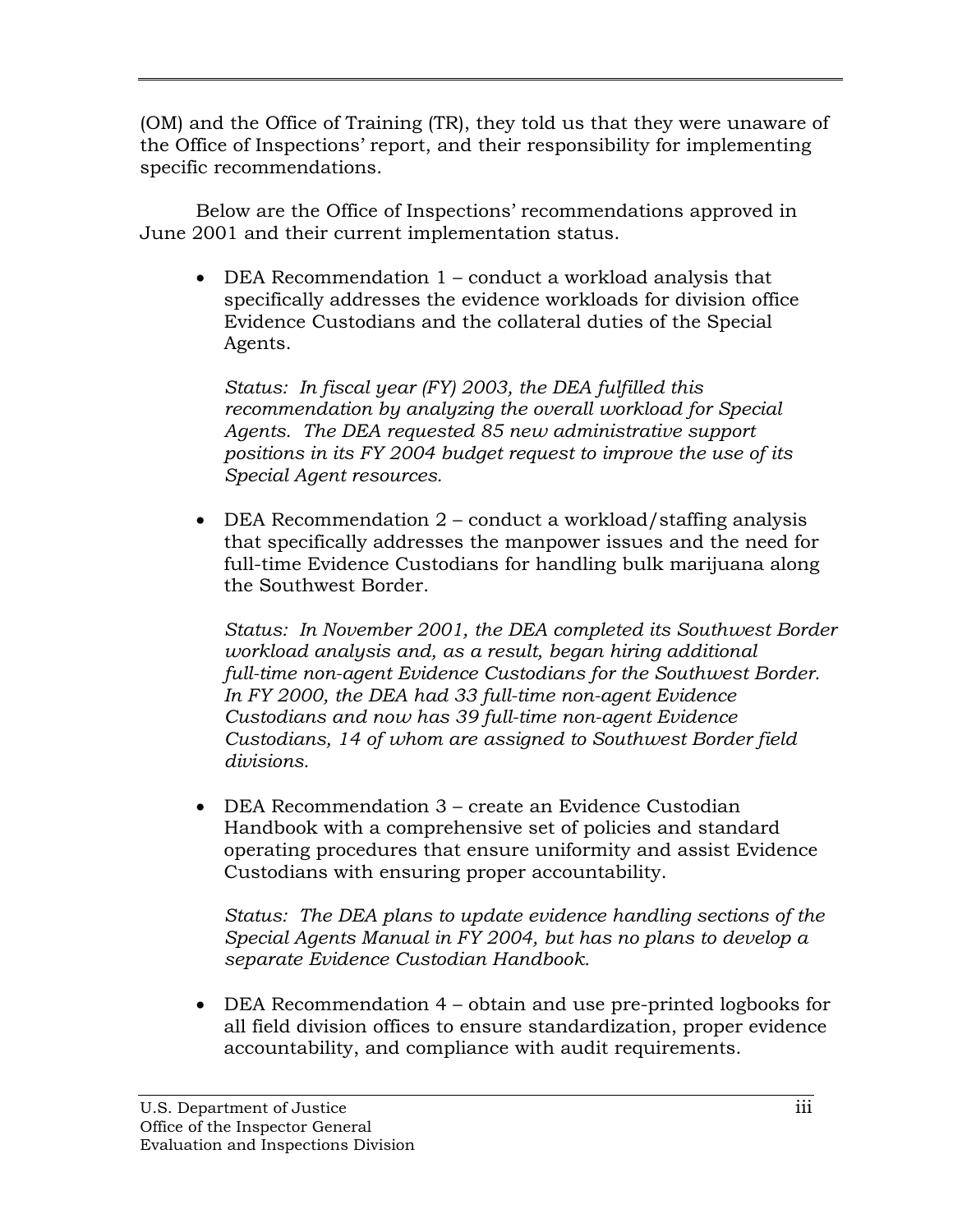*Status: Not all field divisions obtained and use pre-printed*  logbooks. For example, in the DEA San Diego Field Division, only *one of four Evidence Custodians had a pre-printed logbook. The use of pre-printed logbooks by Evidence Custodians is not uniform because it is not required.* 

• DEA Recommendation 5 – identify a single point-of-contact (expert) at DEA Headquarters to respond to inquiries regarding evidence.

*Status: OM designated itself as the point-of-contact for inquiries regarding evidence and we found that most Evidence Custodians know that they can contact OM with questions. However, Evidence Custodians seek assistance from other Evidence Custodians because they have experience and expertise that OM does not have for interpreting guidance in the Special Agents Manual.* 

• DEA Recommendation 6 – develop a comprehensive, formal training program for personnel assigned custodial duties, and require attendance within three months of assignment.

*Status: The DEA did not develop a comprehensive training program for personnel assigned custodial duties. In fact, the only formal training available to Evidence Custodians is on how to input evidence data in the DEA's Enhanced Non-Drug Evidence Data System (ENEDS).5*

 **Custodial Accountability Problems Persist at the DEA Field Divisions.** We examined 13 internal inspection reports issued from June 2001 through January 2003 and found recurring and unresolved custodial accountability problems similar to those identified by the GAO in 1999 and by the Office of Inspections in 2001. These problems persist in field divisions despite mandatory annual reviews of the evidence program using Office of Inspections' checklists, despite certification that evidence program deficiencies were corrected, and despite the use of ENEDS. Eight of 13 field divisions (62 percent) were cited for infractions involving drug evidence, including improperly processed exhibits; improperly maintained logbooks;

 <sup>5</sup> The DEA developed the Non-Drug Evidence Database System (NEDS) in the early 1990s and replaced it with the Enhanced Non-Drug Evidence Database System (ENEDS) in 1999. Non-Drug Evidence Custodians use ENEDS to track non-drug evidence, bulk drugs, and seized and recovered monies checked in or out of the vault. Non-Drug Evidence Custodians also use ENEDS to facilitate the annual inventory of evidence within the vault and generate a variety of reports. As of January 1, 2003, ENEDS was available at 158 sites.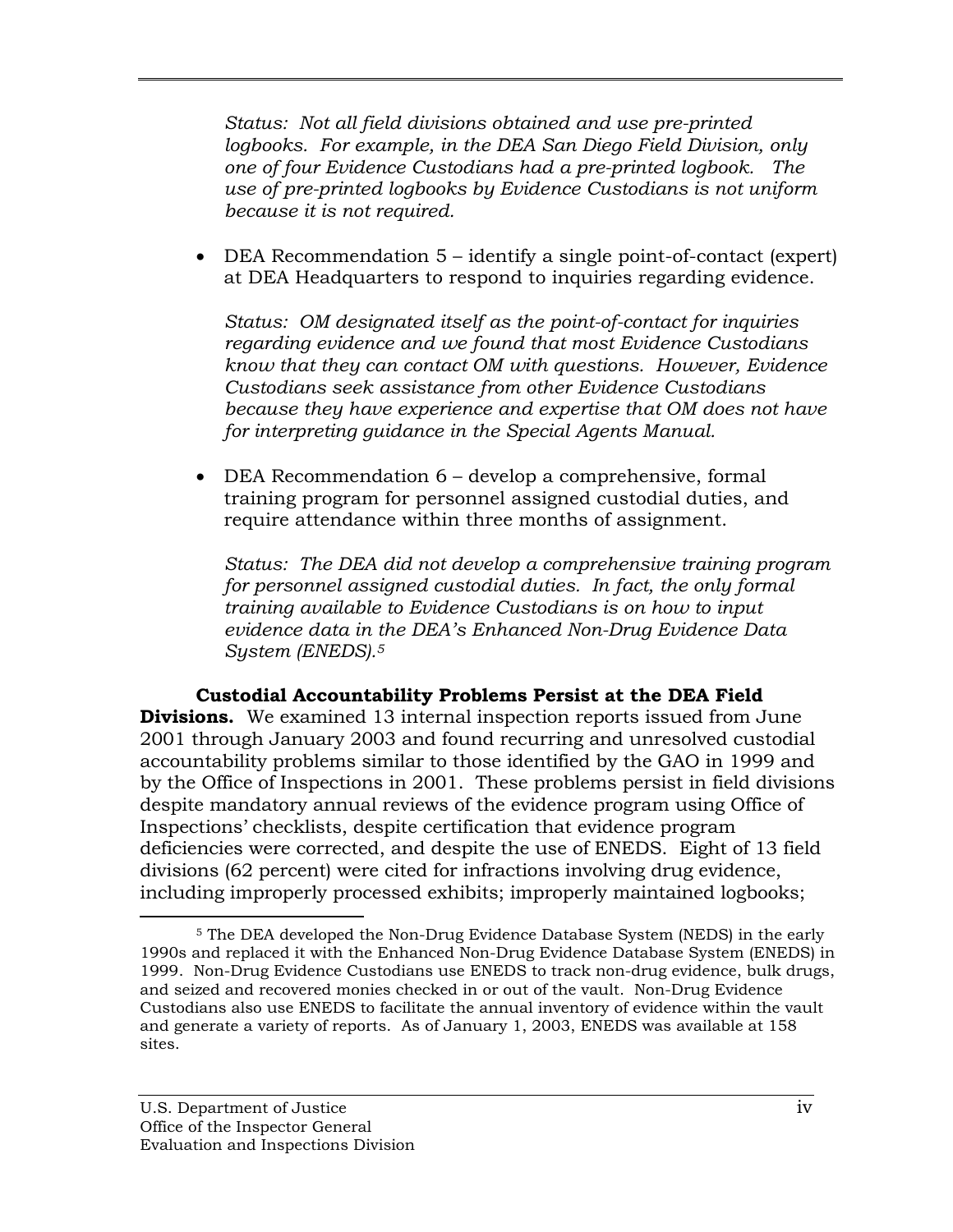discrepancies in the seizure, submission, and reporting of drug and non-drug evidence; improper temporary storage; and no annual inventory or failure to reconcile inventory discrepancies. Three of the 13 field divisions (23 percent) were cited for infractions related to improper processing of seized monies, including non-DEA employees serving as custodians, improperly maintained logbooks, improper storage, or failure in conducting required audits.

In 1999, the GAO cautioned that DEA's weaknesses in the accountability over evidence could increase the potential for theft, misuse, or loss of such evidence, and could compromise federal prosecutions. The DEA responded to GAO by saying that the DEA has redundant controls in place to ensure that the integrity of evidence is maintained at all times and that shortcomings in one control will not result in an accountability problem.

To determine the validity of DEA's assertions and verify that DEA's recurring custodial accountability problems have not compromised evidence to be used in federal prosecutions, we surveyed 422 AUSAs responsible for prosecuting federal drug and asset forfeiture cases. All who responded reported that they believed that the DEA safeguards the integrity of seized drugs and monies, and none reported a federal prosecution adversely impacted by DEA's custodial accountability problems. However, when we reviewed DEA's internal investigations regarding the loss or theft of evidence, we found that since June 2001 the DEA imposed discipline in five cases involving accountability deficiencies that led to the loss of seized drugs or monies.

**Office of Inspections' Recommendations for Guidance and Training Remain Valid.** Because two years have passed since the DEA Administrator approved the Office of Inspections' recommendations, we evaluated whether the DEA should implement the remaining four recommendations. We concluded that the original recommendations are still valid. First, the DEA should ensure that all Evidence Custodians have pre-printed logbooks because the Office of Inspections continues to find problems with logbooks during field inspections. Using pre-printed logbooks would help resolve some of the problems identified by the Office of Inspections by ensuring that all Evidence Custodians use the same data fields to track evidence in their custody. Second, the DEA should appoint an expert point-of-contact for evidence issues. Evidence Custodians seek assistance from other Evidence Custodians because they have experience and expertise that OM does not have for interpreting guidance in the *Special Agents Manual.* As a consequence, Evidence Custodians receive guidance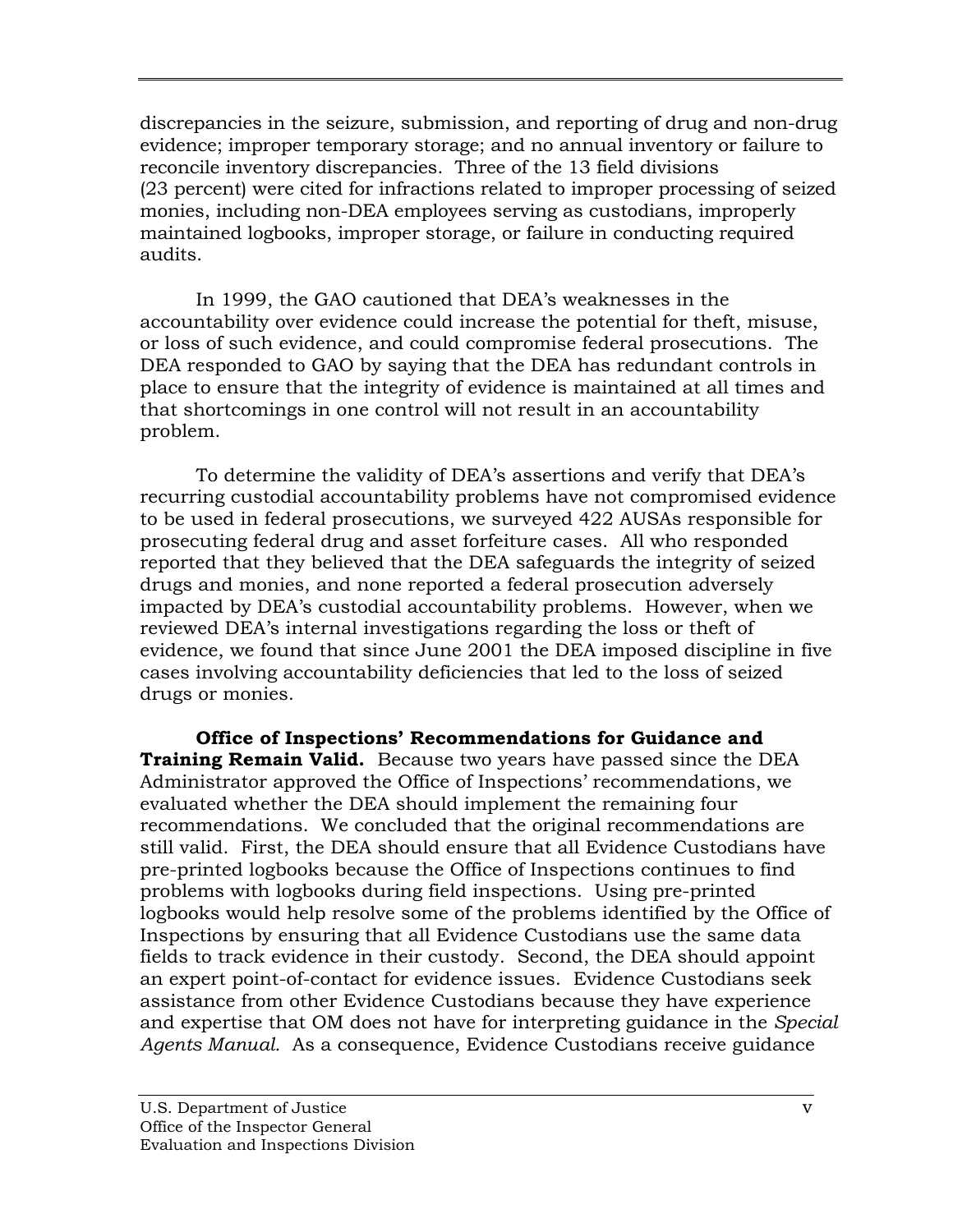from other Evidence Custodians that may or may not be correct, and DEA Headquarters does not have the opportunity to provide uniform guidance, track questions, and identify common trends to improve DEA evidence handling policies.

Third, the DEA should develop a handbook for Evidence Custodians because the *Special Agents Manual* does not currently outline standard operating procedures specifically for Evidence Custodians. In addition, some Evidence Custodian positions in smaller offices have frequent turnover, and an Evidence Custodian Handbook would provide greater uniformity in evidence handling. Fourth, the DEA should provide comprehensive training for Evidence Custodians because given the lack of available formal training, several DEA field divisions have developed their own written guidance and training for Evidence Custodians. This results in Evidence Custodian guidance and training that vary in quality and uniformity throughout the DEA. In contrast, the Federal Bureau of Investigation (FBI) provides all of its Evidence Custodians with a booklet regarding pertinent evidence handling sections from its *Manual of Administrative Procedures*, and mandatory in-service training for one week.

## **RECOMMENDATIONS**

 We are making two recommendations to help the DEA improve custodial accountability over seized drugs and monies. We recommend that the DEA:

- 1. Implement the Office of Inspections' four remaining evidence program recommendations by:
	- a. Developing an Evidence Custodian Handbook,
	- b. Requiring Evidence Custodians to use pre-printed logbooks,
	- c. Identifying and designating a DEA employee with evidence custodian expertise to serve as the point-of-contact for all Evidence Custodians, and
	- d. Developing a comprehensive training program for personnel assigned Evidence Custodians duties.
- 2. Verify during field inspections that Evidence Custodians have an Evidence Custodian Handbook, use pre-printed logbooks, know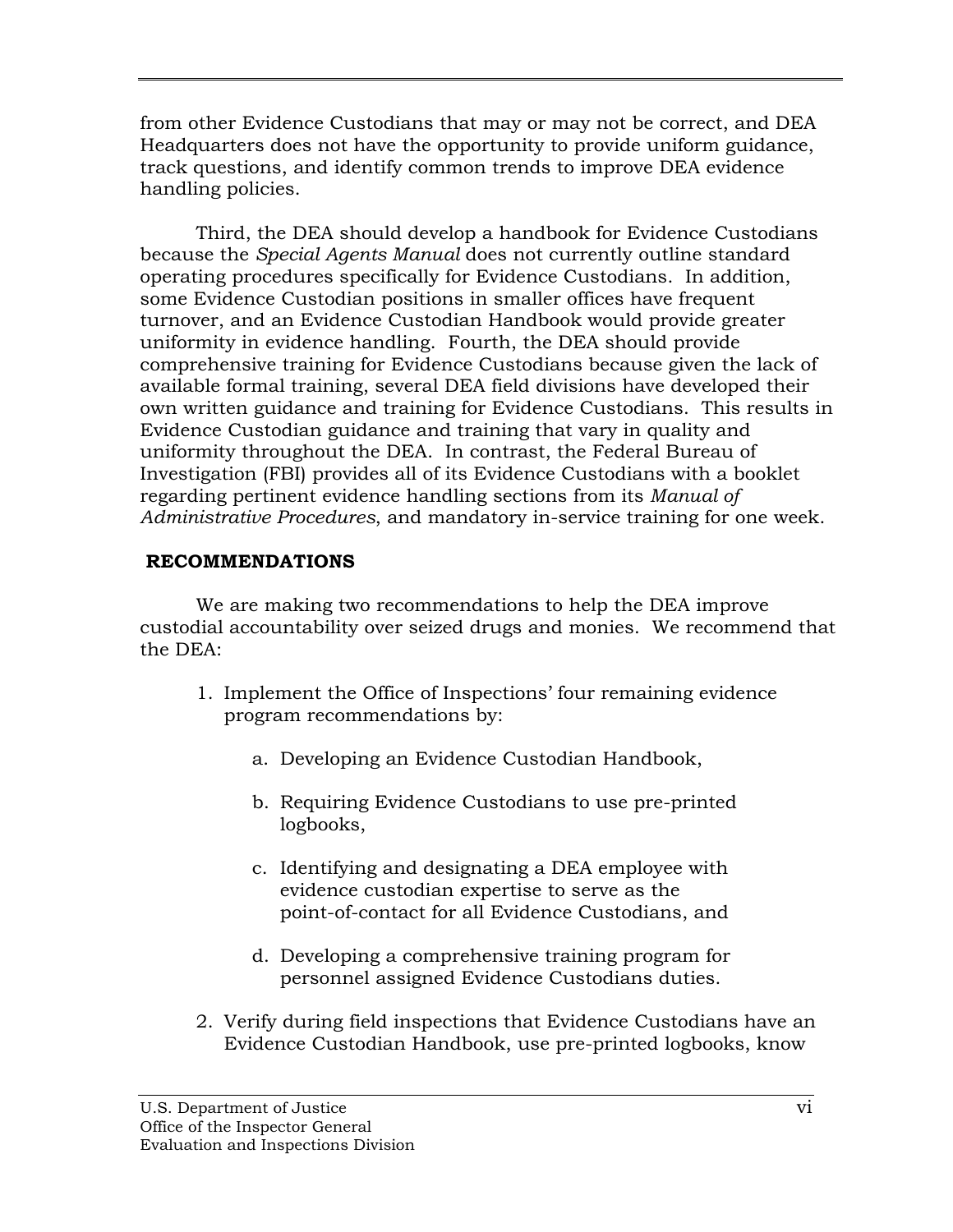the point-of-contact for evidence issues, and attend appropriate Evidence Custodian training.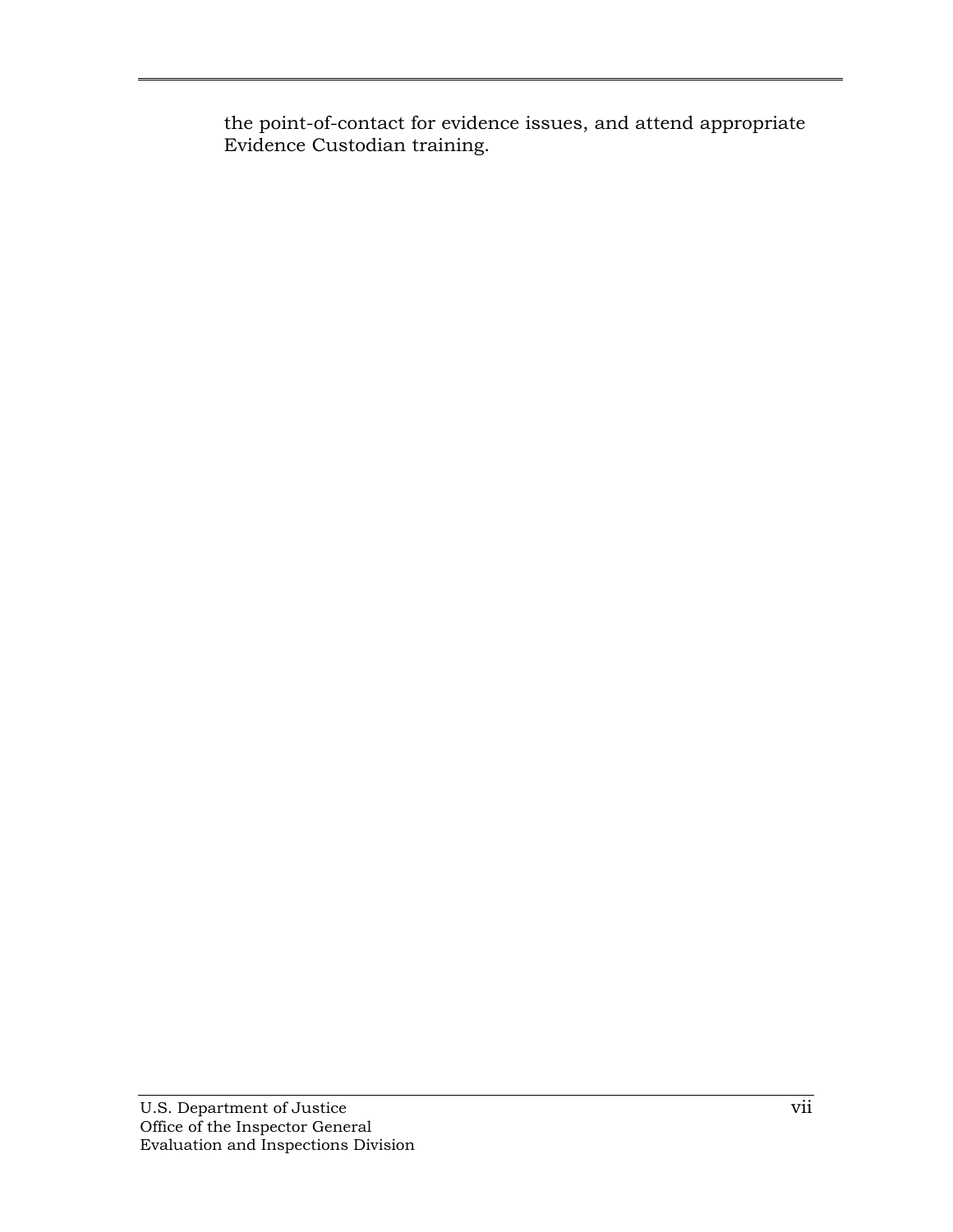# **TABLE OF CONTENTS**

|                                                                                          | The DEA Has Not Corrected its Custodial Accountability<br>Recommendations From 2001 Remain Valid 16 |  |
|------------------------------------------------------------------------------------------|-----------------------------------------------------------------------------------------------------|--|
| <b>APPENDIX I:</b><br><b>APPENDIX II:</b><br><b>APPENDIX III:</b><br><b>APPENDIX IV:</b> | Office of Inspections' Recommendations23<br>The OIG'S Analysis of the DEA's Response32              |  |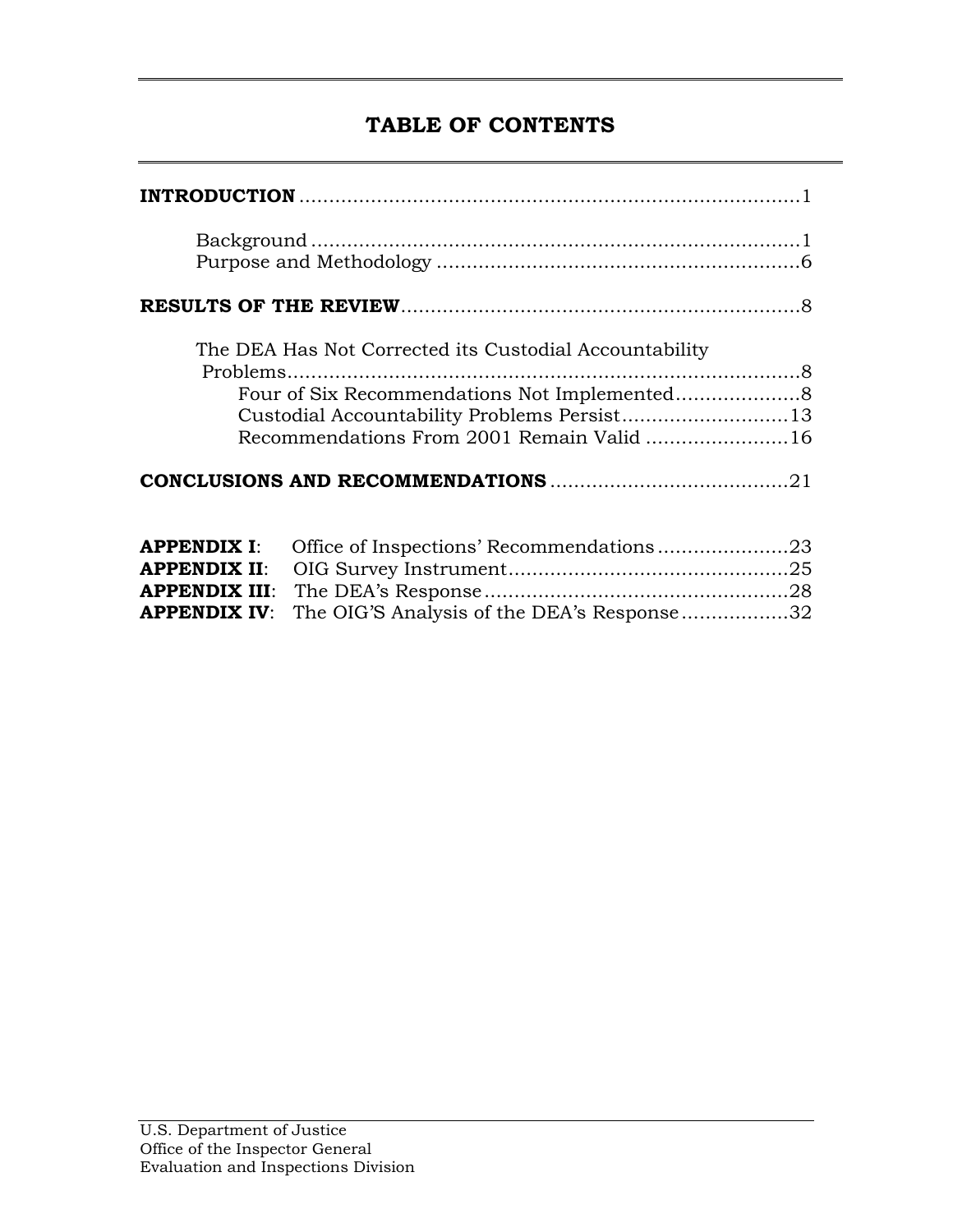#### **THE DEA's MISSION**

The DEA enforces federal laws for controlled substances by investigating those individuals involved in the growing, manufacture, or distribution of controlled substances appearing in or destined for the United States.<sup>6</sup> In the course of its duties, the DEA often seizes, stores, processes, and disposes of evidence that is used for federal prosecutions. The DEA relies on Evidence Custodians in its field divisions to receive, safeguard, track, and dispose of several categories of evidence and account for evidence completely, accurately, and promptly.7 By doing so, Evidence Custodians preserve the chain-of-custody and help protect evidence against the risk of theft, misuse, or loss. According to the International Association of Chiefs of Police, the evidence control function performed by Evidence Custodians has become a relatively complex management task that requires a good working knowledge of contemporary practices in the field, the ability to deal effectively with law enforcement personnel and the courts, and knowledge of federal law governing the handling and disposition of evidence.

Every three years, the Office of Inspections inspects each DEA field division and evaluates 11 program areas, one of which is evidence, to determine field compliance with statutes, regulations, policies, and procedures.8 If the Office of Inspections finds a deficiency in a program area, it issues to the field division a Recommendation, a Schedule of Finding (SOF), or a Significant Deficiency (SD), which the field division is required to correct. A Recommendation is issued when a minor deficiency has been identified that requires attention or corrective action. A SOF is more serious, and is issued when the Office of Inspections finds one or more of the following factors affecting a program area:

8 During the intervening years, each field division reviews five program areas (evidence, enforcement management, enforcement effectiveness, financial management, and the confidential source programs), reports to the Office of Inspections any deficiencies, and certifies that they have been corrected.

 <sup>6</sup> Title 21 USC, Chapter 13, Sections 801-971.

<sup>7</sup> Field division Evidence Custodians receive, safeguard, track, and dispose of drug evidence (prior to its transfer to a DEA forensic laboratory), bulk marijuana, non-drug evidence, and seized monies.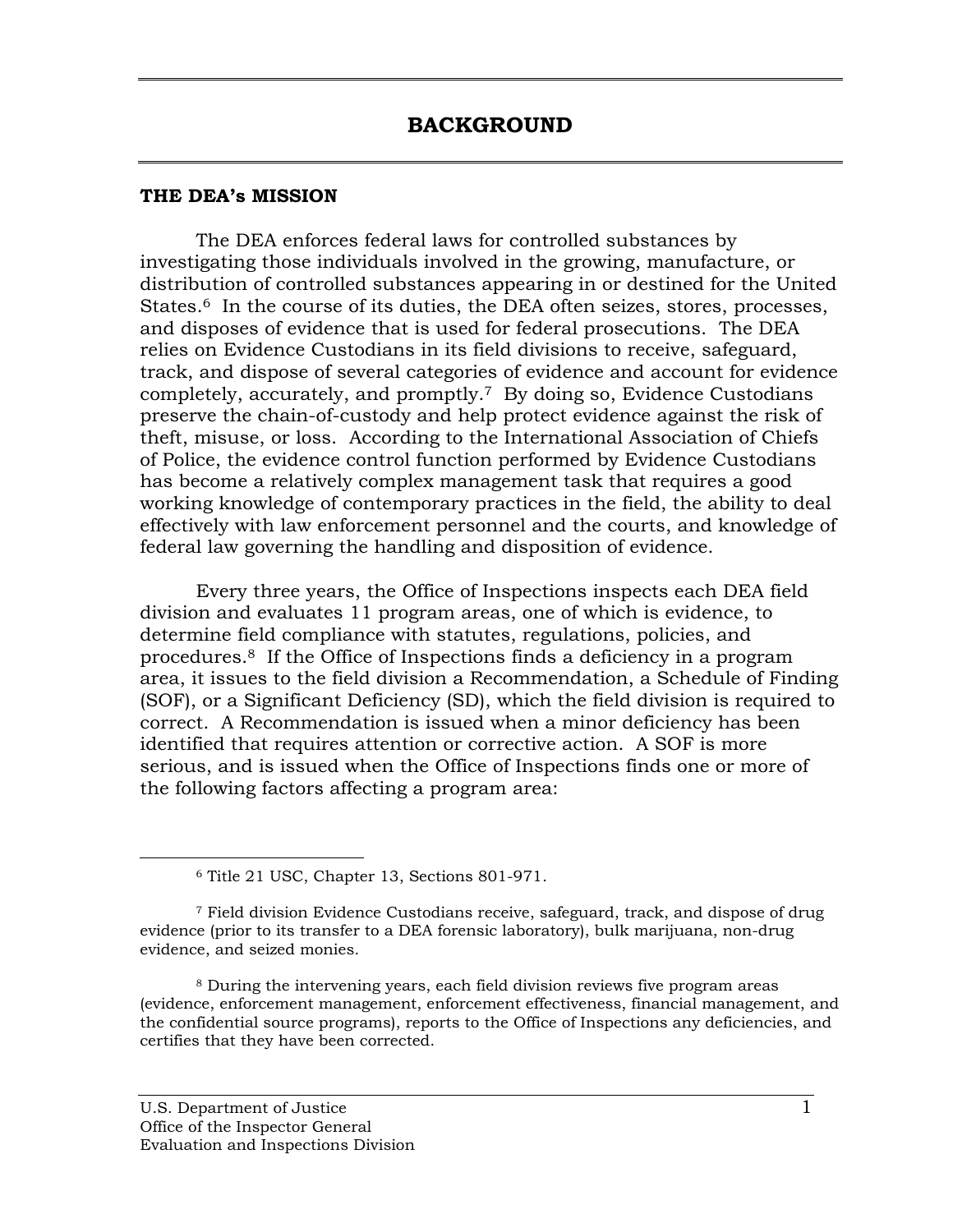- 1. The program area or individuals are not functioning in accordance with established guidelines, policies, and procedures,
- 2. The quality or condition of a program has been identified as deficient, or
- 3. The deficiencies are adversely affecting the efficiency or effectiveness of an inspected entity.

A SD is issued when a serious and pervasive problem is identified as interfering with the stated function or mission of the inspected entity, or when there is a flagrant violation of governing statues, policies, rules, or regulations negatively affecting a program area or office.9

When a field division receives either a SOF or SD, the Special Agent in Charge (SAC) must correct the deficiency within 60 days after the inspection is completed. The SAC also must provide the Office of Inspections with a written status of actions taken or initiated to correct the deficiencies. If the SAC does not take corrective action, the Office of Inspections will inform the DEA's Board of Professional Conduct and the Deputy Administrator, who take appropriate action.

### **PREVIOUS REPORTS ON DEA CUSTODIAL ACCOUNTABILITY**

**The GAO identified custodial accountability problems with drug evidence in 1999.** In November 1999, the GAO identified weaknesses in the DEA's accountability over drug evidence that increase the potential for theft, misuse, or loss of such evidence. The GAO noted that the division offices and laboratories had policies and procedures to ensure accountability over drug evidence, but did not always follow them. During site visits, the GAO found:

- Incomplete and missing documentation over drug evidence, including chain-of-custody documentation;
- Weaknesses in recordkeeping of drug and weapon evidence; and

 <sup>9</sup> DEA Planning and Inspections Manual Section 8214.1 - 8214.4.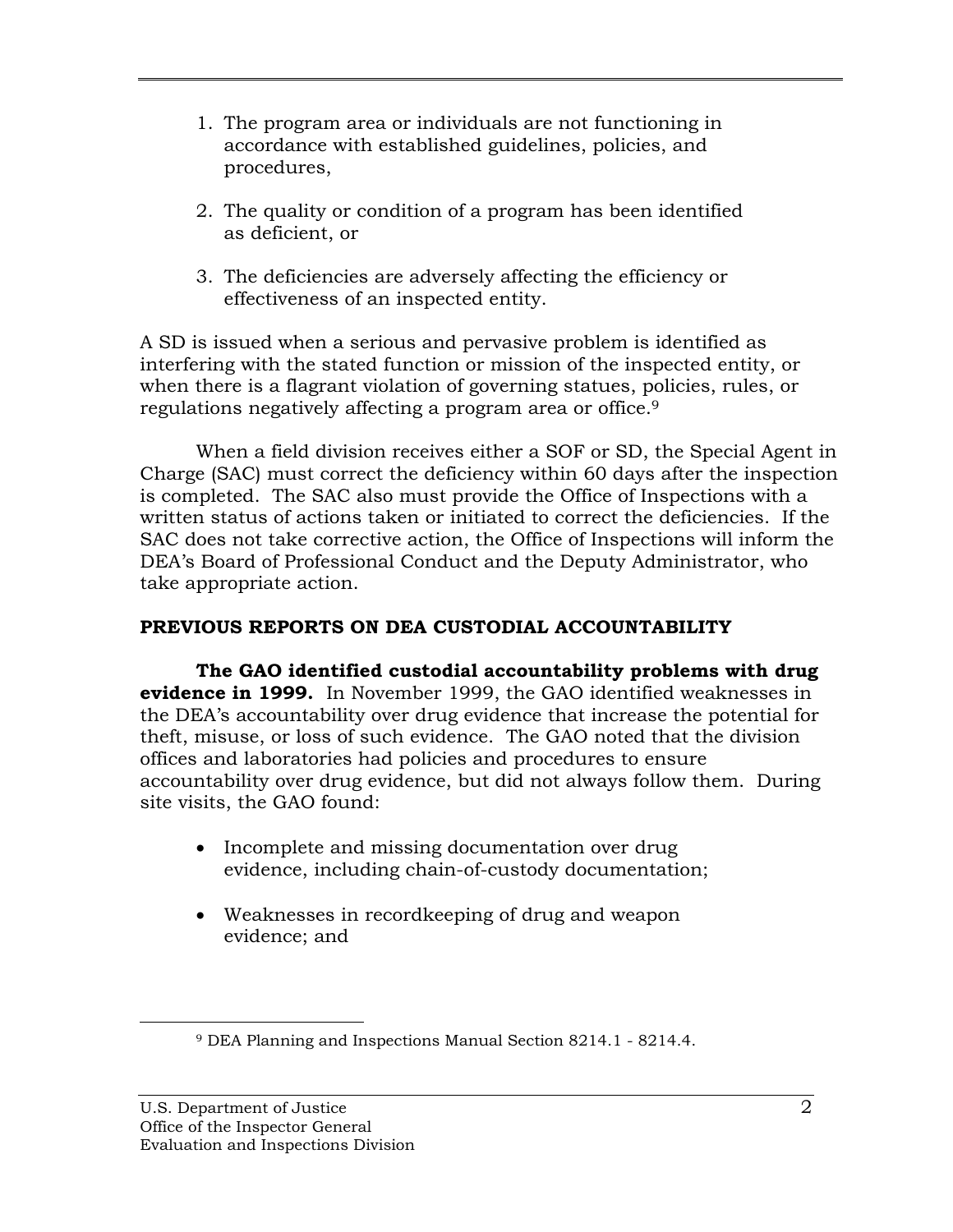• Weaknesses in accounting for drug weights, including unverified and unexplained weight differences in drug exhibits.

The GAO also found that DEA's internal inspection teams reported errors and inaccuracies in recordkeeping during inspections from March 1996 through August 1998. Although DEA officials were always able to locate selected drug evidence for review, GAO reported that the evidence weaknesses were systemic and that DEA's redundant controls were unable to ensure the integrity of evidence at all times. The GAO recommended that the DEA Administrator reinforce DEA's adherence to existing DEA policies regarding evidence, and modify existing DEA policy for the forms used to account for bulk marijuana and the process for weighing drugs prior to submission to the DEA forensic laboratories. According to the GAO, the DEA agreed to the recommendations and implemented them.

**The Office of Inspections identified recurring custodial accountability problems in 2001.** In June 2001, the DEA Administrator directed the Office of Inspections to review DEA's custodial accountability for five categories of evidence. The Office of Inspections reviewed its own inspection reports from 1999 through 2000 for all 21 domestic field divisions, and found that 13 of the 21 field divisions (62 percent) received a SOF for infractions involving drug evidence, including improper processing of exhibits, improper maintenance of logbooks, non-compliance with proper destruction procedures, commingling of drug and non-drug evidence, and improper temporary and long-term drug storage.10 The Office of Inspections also found that 10 of the 21 field divisions (48 percent) received a SOF related to seized and recovered monies, including non-compliance in conducting quarterly inventories, improper maintenance of logbooks, lack of a Seized and Recovered Monies Custodian, improper storage or maintenance of monies, lack of proper or timely transfer of seized monies to the U.S. Marshals Service, and seized monies not processed by appropriate personnel.

After surveying DEA Evidence Custodians, the Office of Inspections identified five underlying causes for the custodial accountability problems.

1. Overall Staffing. The Office of Inspections determined that the DEA did not have enough full-time Evidence Custodians, and that Evidence Custodians were often overwhelmed with other collateral

 <sup>10</sup> At the time, the Office of Inspections inspected all 21 field divisions on a two-year cycle.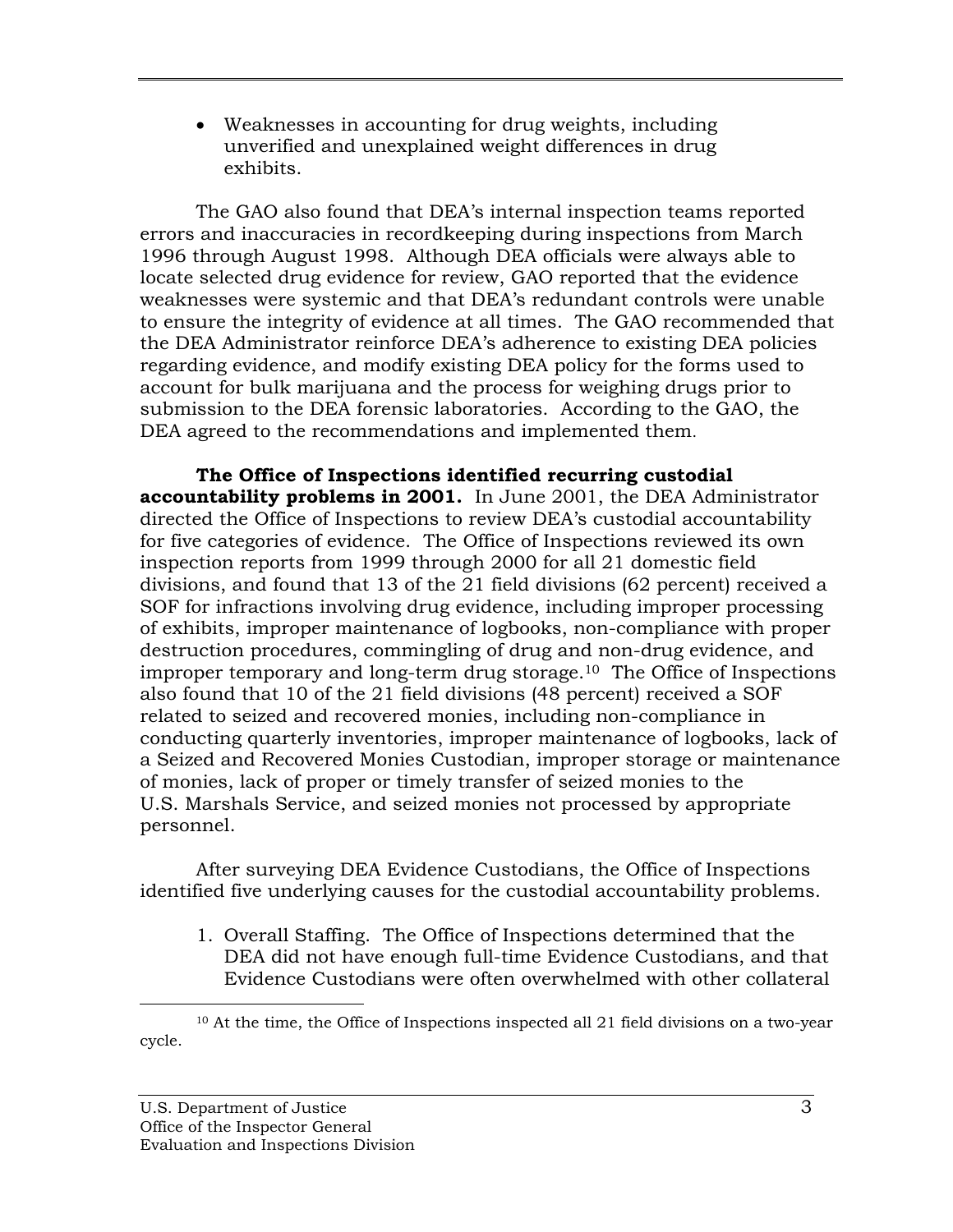duties such as fleet management. As a result, the DEA used Special Agents to perform on a part-time basis almost all of DEA's evidence custodial duties, which is an administrative rather than an enforcement duty. Respondents to the Office of Inspections' survey, comprising both Special Agents and non-agent Evidence Custodians, reported the following amounts of time spent on evidence duties per week:

- From a few hours per week to as many as 60 hours per week spent processing drug and bulk drug evidence.
- From a few hours per week to as many as 40 hours per week spent processing seized cash evidence.

Based on these estimates, the Office of Inspections concluded that the DEA used a significant amount of Special Agent time on custodial duties rather than on case investigations.

- 2. Southwest Border Staffing. The Office of Inspections found that Special Agents assigned to collateral Evidence Custodian duties along the Southwest Border spent more than half their time processing evidence, and at some field offices evidence handling had become a full-time responsibility. The Office of Inspections concluded that these offices should hire full-time non-agent Evidence Custodians to process the massive volume of evidence seized, usually bulk marijuana, and return Special Agents to enforcement duties.
- 3. Guidance. The Office of Inspections found that Evidence Custodians did not complete logbooks accurately because they were unclear about their responsibilities. The Office of Inspections also noted the lack of standardization in evidence handling procedures, and insufficient Evidence Custodian guidance provided in the *Special Agents Manual*. The Office of Inspections concluded that the DEA needed to obtain pre-printed logbooks for Evidence Custodians, and clarify certain policies and procedures, especially evidence handling requirements for Evidence Custodians.
- 4. DEA Headquarters Support. The Office of Inspections found that the DEA did not designate a primary evidence program expert at DEA Headquarters to provide uniform guidance to Evidence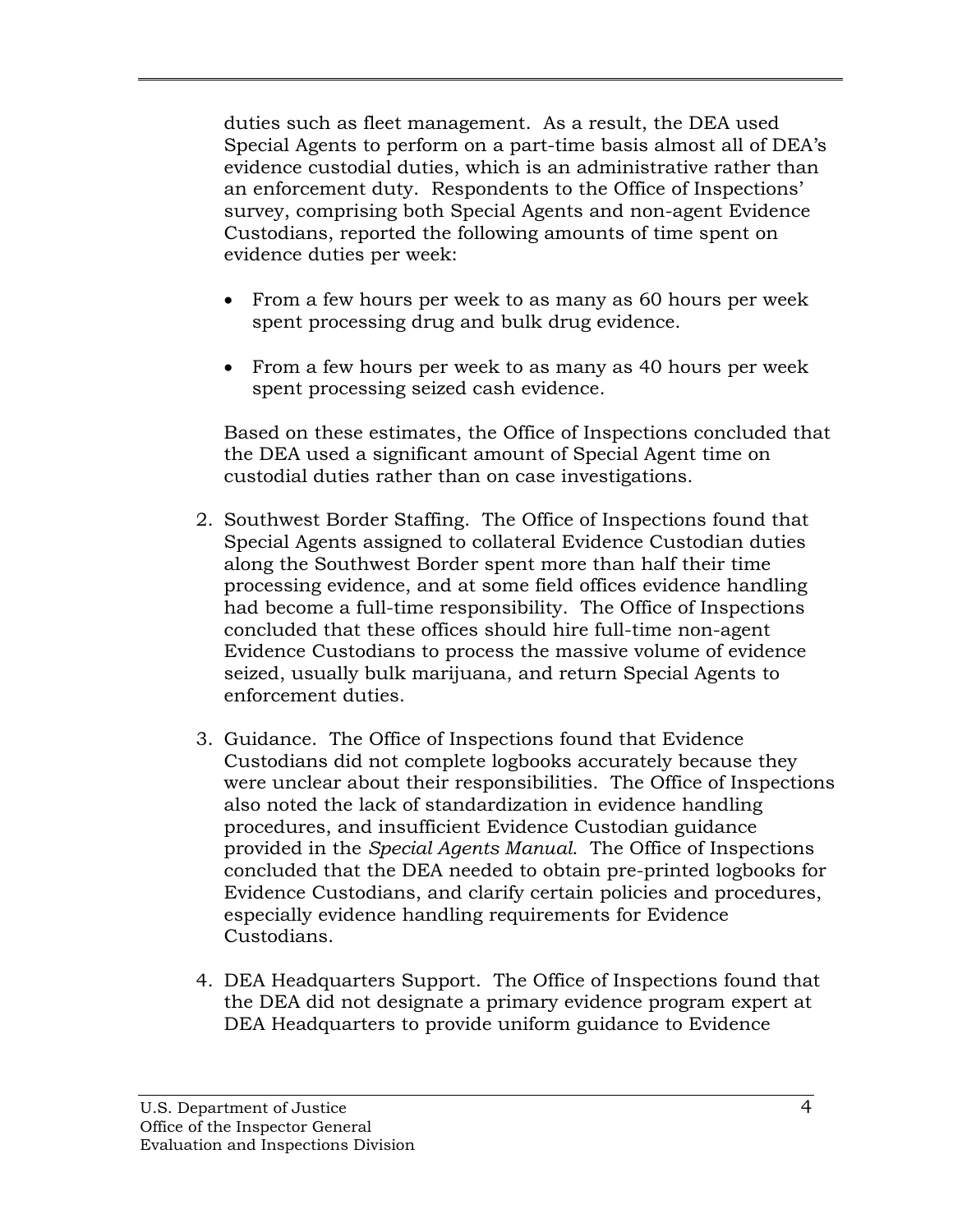Custodians. As a result, Evidence Custodians called different offices at Headquarters to find answers to their questions.

*5.* Training. The Office of Inspections reported that 39 percent of survey respondents in charge of drug evidence and 45 percent of survey respondents in charge of seized money had received no formal training. Most incoming Evidence Custodians received informal training from outgoing Evidence Custodians.

The Office of Inspections concluded that problems with custodial accountability at field offices would continue until DEA Headquarters addressed the overall issues of staffing, training, and guidance. In February 2001, the Office of Inspections made six recommendations to improve DEA's custodial accountability for evidence (Appendix 1). On June 11, 2001, the DEA Administrator signed the report that directed the Office of Resource Management (FR), the Office of Operations Management (OM), and the Office of Training (TR) to implement the recommendations.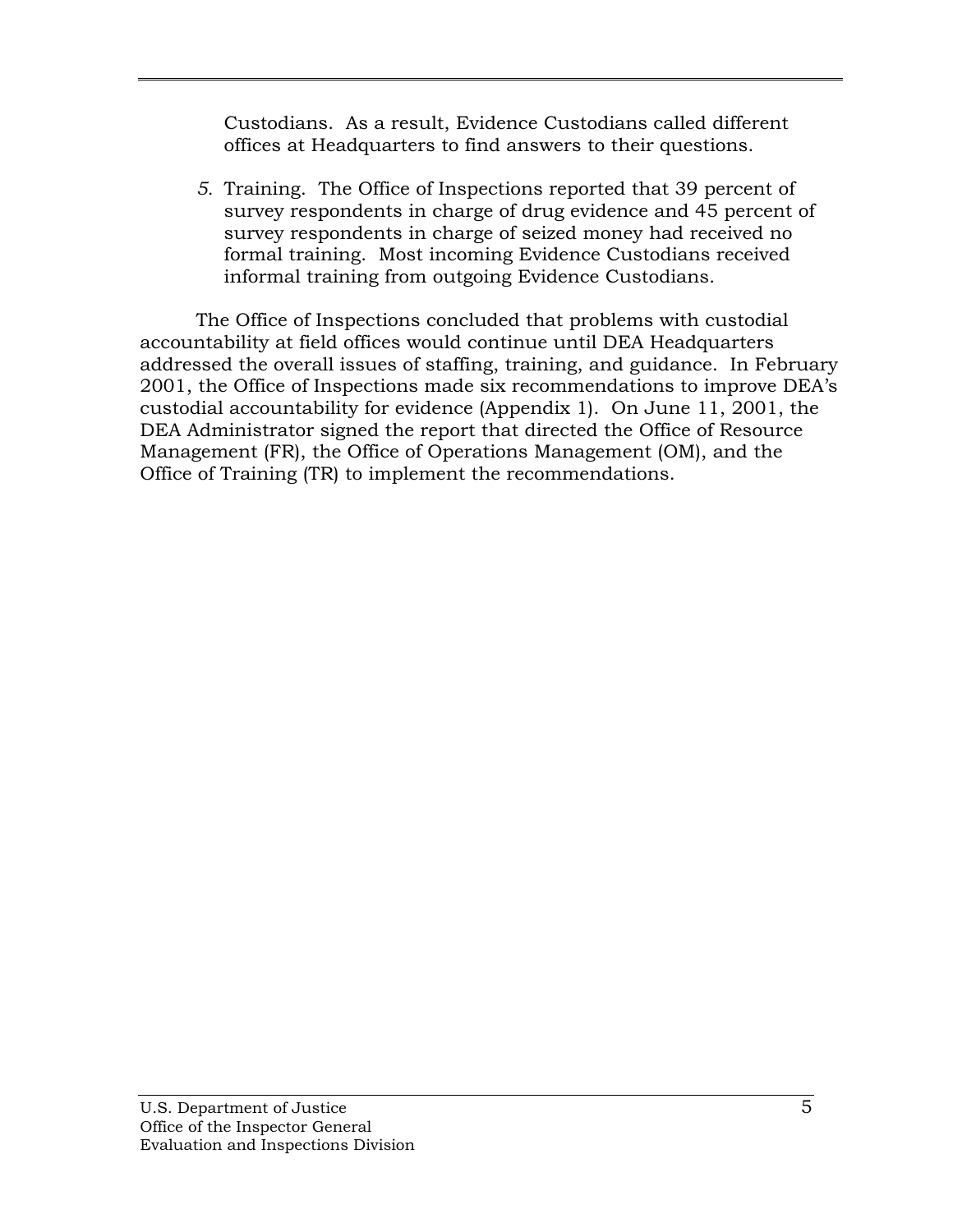### **PURPOSE**

We conducted this review to examine the DEA's progress in correcting its custodial accountability problems at its field divisions. We focused on DEA's progress in implementing the six recommendations related to custodial accountability for drug evidence and seized monies made in the DEA Office of Inspections' *Review of Custodial Accountability for: Drug Evidence, Non-Drug Evidence, Seized Monies, Recovered Monies, and Technical Equipment,* February 2001. We examined accountability for seized drugs and monies because their value increases the risk of theft, misuse, and loss.

### **METHODOLOGY**

**Interviews**. We conducted in-person and telephone interviews with personnel from the DEA's Office of Domestic Operations (DO), Office of Inspections, Office of Operations Management (OM), Office of Professional Responsibility (OPR), Office of Resource Management (FR), Office of Training (TR), Executive Policy and Strategic Planning Staff, Board of Professional Conduct, Disciplinary and Deciding Officials, and the San Diego Field Division. We also interviewed the current DEA Administrator, Evidence Custodians, the Program Manager for Evidence at the FBI, and officials from the Executive Office for United States Attorneys.

**San Diego Field Division.** Based on documentation provided by DEA Headquarters, we selected one field division office with a large volume of drug seizure activity. Within that field division, we visited all four DEA resident offices and the DEA's Southwest Laboratory.

**Office of Inspections' Reports.** We reviewed 13 internal inspection reports from June 2001 through January 2003. We did not review inspection reports for DEA foreign offices. We selected June 2001 as the starting date because this is when the DEA Administrator approved the Office of Inspections' recommendations.

**Office of Professional Responsibility Cases.** We examined Office of Professional Responsibility (OPR) case investigations categorized as the "Loss or Theft of Drug Evidence" or "Theft of Defendant's Property/Funds" from June 2001 through September 2002 to identify whether the loss or theft was due to situations beyond the DEA's control (e.g. lost by another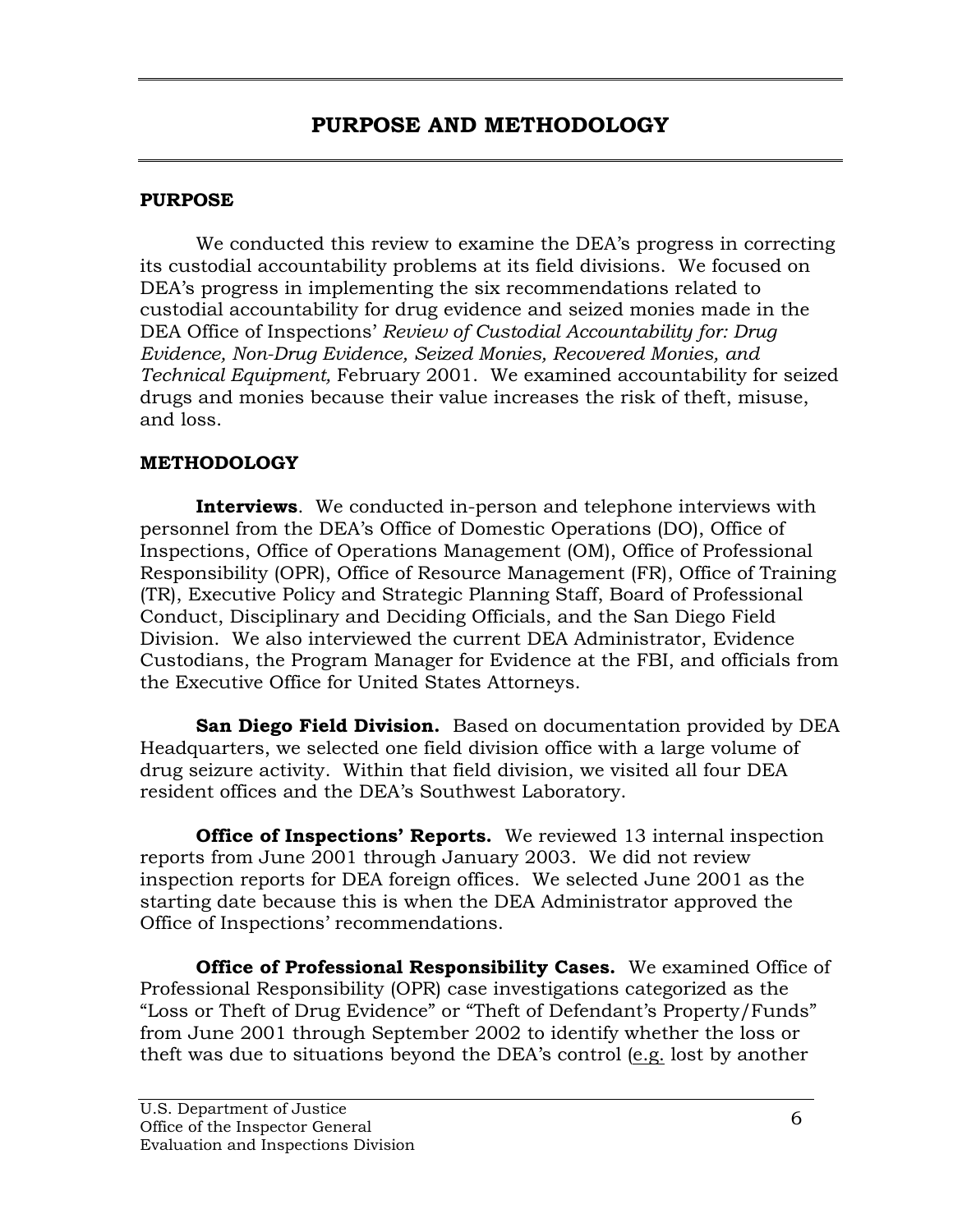agency participating in the investigation), and, if not, whether the theft or loss of drugs or monies was substantiated.<sup>11</sup> We excluded all cases from FY 2003 because disciplinary action was still pending for some of those cases.

**OIG Survey of AUSAs.** We surveyed 422 AUSAs that handle prosecutions related to seized drugs and monies in the 94 U.S. judicial districts. We asked the AUSAs to provide their views on the integrity of the DEA's chain-of-custody for seized drugs and monies. Of the 422 surveys sent, we received 120 responses from AUSAs in 77 of the 94 judicial districts. A copy of the survey instrument is included in Appendix II.

**Additional Research.** We reviewed the DEA's *Special Agents Manual* (FY 2003), training guides and lesson plans from the DEA Academy, Division Orders, staffing data, budget data requests for FY 2000 through FY 2004, and enforcement operations data for FY 2000 through FY 2003. We also reviewed two OIG reports entitled *Office of Inspections in the DEA* (August 1992) and *Review of the DEA Self-Inspection Program* (March 1996), GAO reports, and congressional testimony.

 <sup>11</sup> Because the OIG is conducting an audit of the DEA's forensic laboratories that includes evidence handling, we did not consider cases that occurred at the laboratories.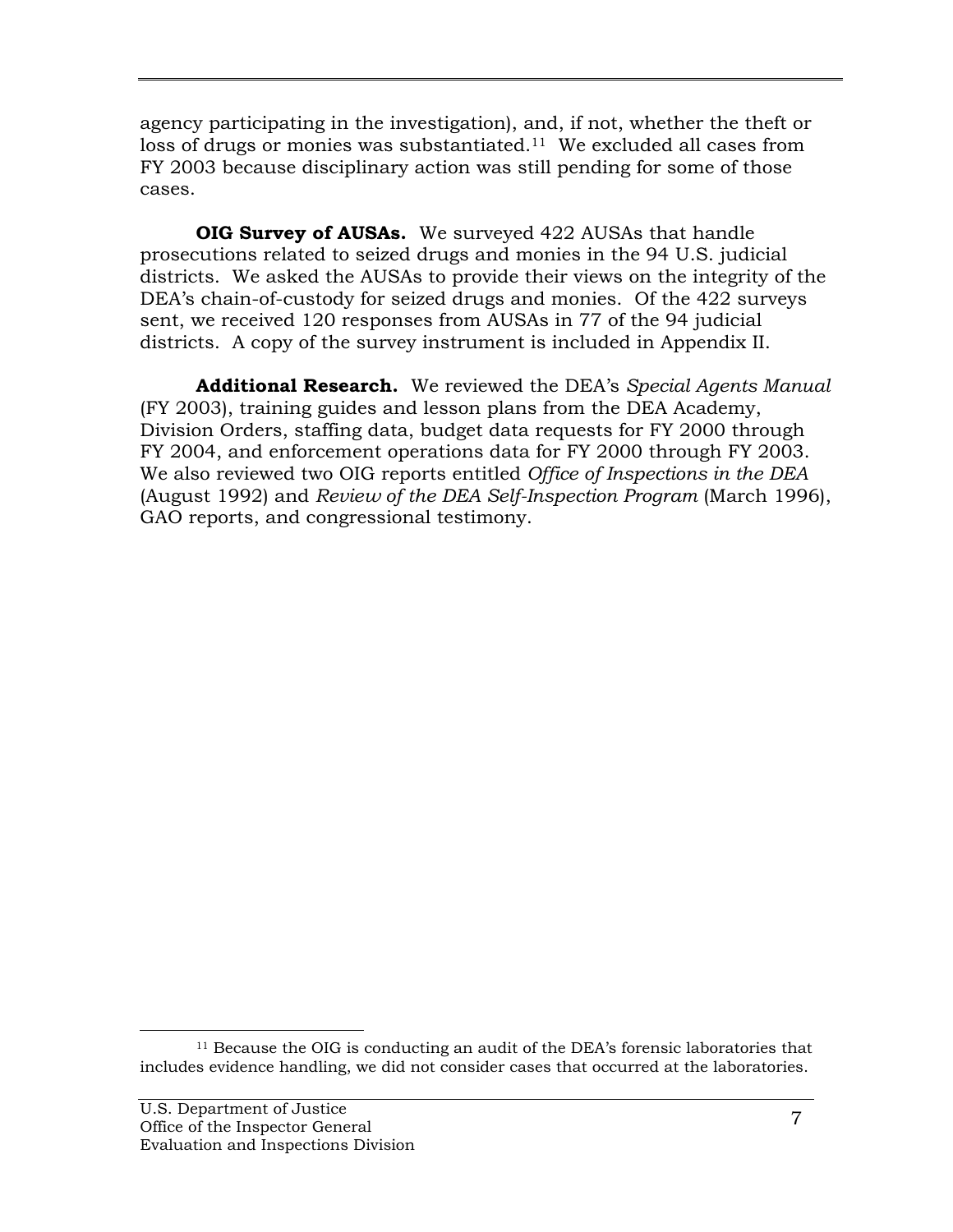#### **THE DEA HAS NOT CORRECTED ITS CUSTODIAL ACCOUNTABILITY PROBLEMS AT THE FIELD DIVISIONS**

**We found that DEA management failed to implement most of the recommendations from its 2001 internal review of custodial accountability. DEA's internal inspections of field divisions continue to identify custodial accountability problems for seized drugs and monies. Our interviews with Evidence Custodians and examination of custodial guidance and training demonstrate that the DEA's recommendations remain valid, and their implementation would improve custodial accountability at the field divisions.** 

**Four of Six Recommendations Have Not Been Implemented.** We found that the DEA did not implement four of the six recommendations for solving the field divisions' custodial accountability problems identified by the Office of Inspections in 2001. The DEA has not produced an Evidence Custodian Handbook, required the field to obtain and use pre-printed logbooks, identified an evidence program expert at the DEA Headquarters, or developed a comprehensive training program for Evidence Custodians. When we asked why the DEA did not implement these recommendations, an Office of Inspections official who worked on the 2001 review stated that the DEA distributed the report to its Executive staff but it was never distributed to the appropriate offices for action. According to the official, the DEA Administrator who requested the review left the agency shortly after approving the final report and recommendations, and DEA management did not ensure that the recommendations were implemented. When we contacted OM and TR officials, they told us that they were unaware of the Office of Inspections report, its recommendations, and their responsibility for implementing specific recommendations tasked to their respective offices.

Below are the Office of Inspections' recommendations from the 2001 report, and our analysis of the implementation status.

**DEA Recommendation 1:** The Office of Resource Management should conduct a workload analysis related to the custodial duties. It should specifically address the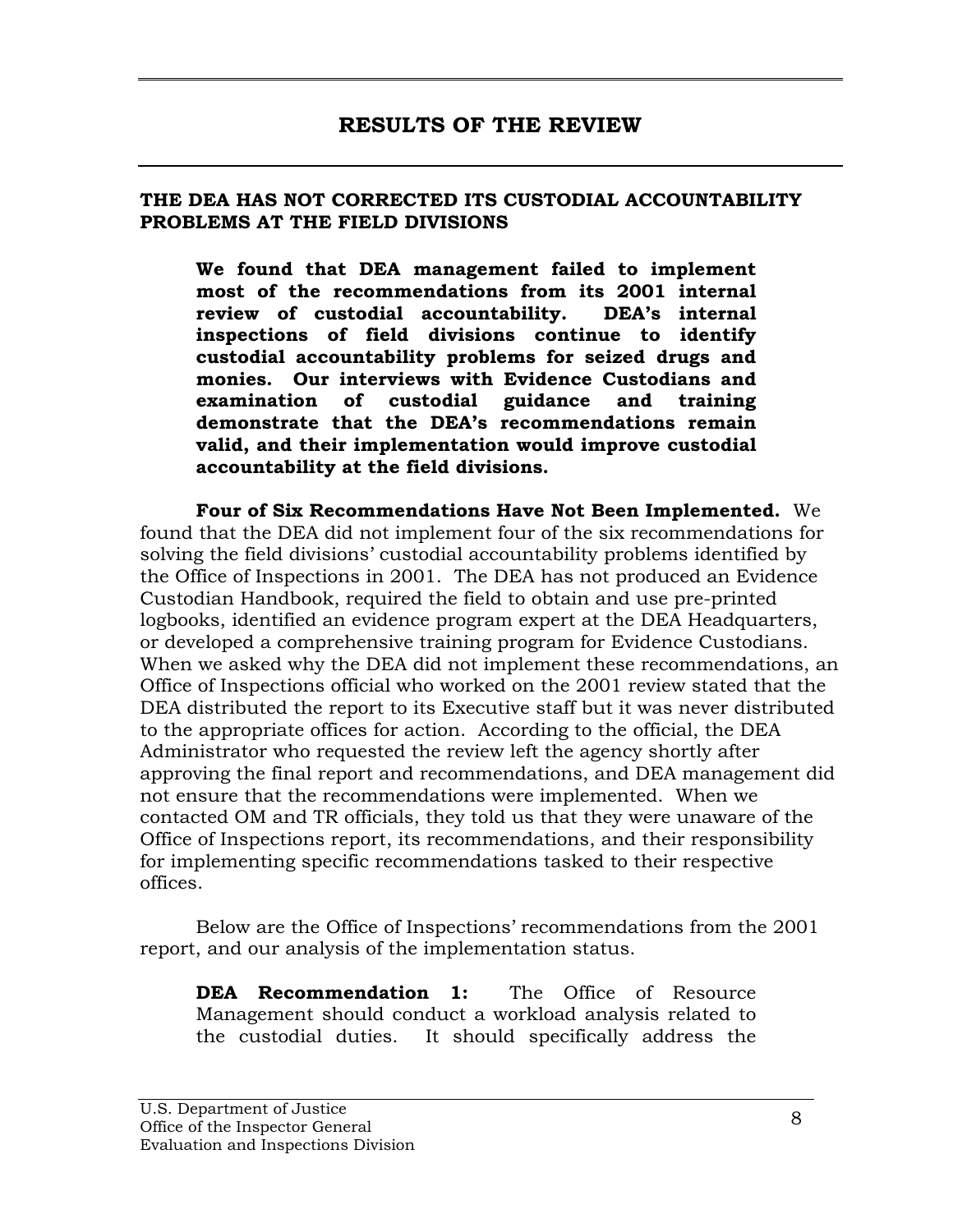workload issues of the division office custodians and the collateral duties of the Special Agents.

**DEA Recommendation 2:** The Office of Resource Management should conduct a workload analysis, assessing the duties for handling evidence in the Southwest Border resident offices.

The DEA Completed Two Workload Studies.In response to Recommendations 1 and 2, the Office of Resource Management (FR) conducted two workload studies. The first study, completed in November 2001, showed that the DEA could add 16 additional full-time Evidence Custodians at 25 Southwest Border offices. The DEA Chief Financial Officer, in consultation with the FR, analyzed the workload data and requested congressional authorization for nine new Evidence Custodian positions at selected Southwest Border offices. On February 13, 2003, the DEA Administrator authorized changes to the DEA Table of Organization to included nine additional Evidence Custodian positions along the Southwest Border. DEA filled six of the nine new Evidence Custodian positions by transferring personnel from other DEA offices or reclassifying existing positions. As of August 2003, the DEA had not filled the remaining three Evidence Custodian positions.

In FY 2002, the DEA conducted a second workload study consisting of a field division survey and an analysis of investigative work hours to determine the amount of time Special Agents spent on administrative duties. The study found that:

Special Agents' work hours devoted to non-investigative work, such as technical operations, inventory management, evidence management, security, program coordination, etc. equaled 190 Full-time Equivalents (FTE)…. In summary, the DEA is currently incurring excessive personnel costs because senior Special Agents are sometimes performing collateral duties that could be effectively handled by a Professional/Administrative or Technical/Clerical position costing 60 percent less than a senior Special Agent.

Of the 190 FTE devoted to non-investigative work, approximately 39 FTE were for processing evidence. The DEA used the second workload study to support its FY 2004 congressional budget request for 85 new "administrative support [positions] to improve the utilization of its current [Special Agent] resources." If the budget request is approved, the DEA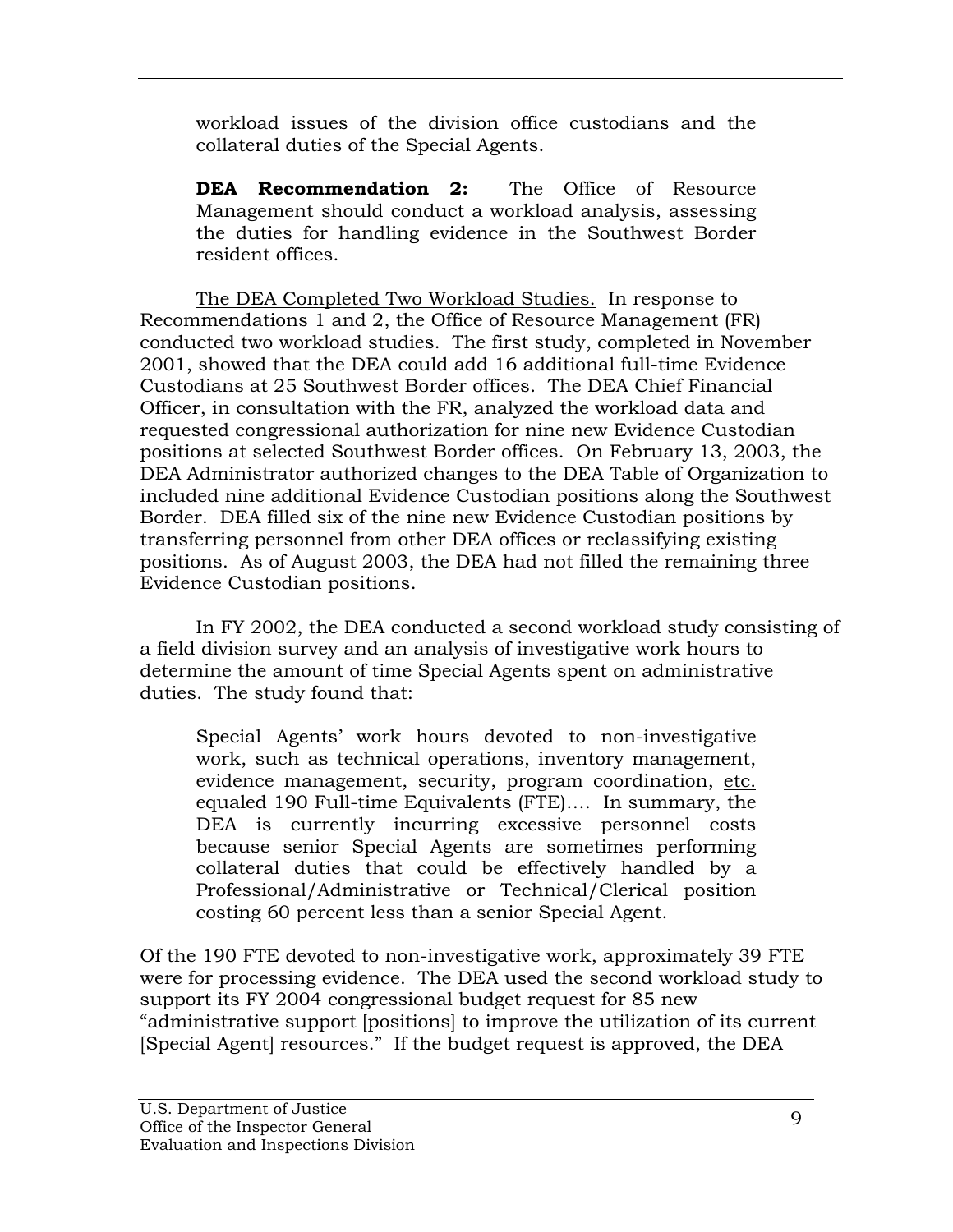estimates that approximately 80 Special Agent FTE currently spent on administrative duties will be reallocated to investigative duties.

**DEA Recommendation 3**: The Office of Operations Management should produce an Evidence Custodian Handbook for the use of personnel assigned custodial duties in the program areas of drug evidence, bulk drug evidence, non-drug evidence, seized monies, and recovered monies.

We found that as of November 2003, the OM had not produced an Evidence Custodian Handbook and officials said they had no plans to do so. Evidence Custodians told us that they discussed with DEA Headquarters staff the need to develop an Evidence Custodian Handbook specific to their duties and responsibilities at an Evidence Custodian Conference held in April 2003. However, they did not know if a handbook was ever developed.

When we asked OM officials why they do not plan to develop an Evidence Custodian Handbook, they told us that a handbook was not necessary for four reasons:

- 1. The *Special Agents Manual* guidance is adequate and OM plans to update the evidence handling sections in FY 2004,
- 2. OM already developed an operating manual for Evidence Custodians that use the Enhanced Non-Drug Evidence Data System (ENEDS),
- 3. Shortcomings in evidence handling are caused by poor compliance with the policies and procedures outlined in the *Special Agents Manual*,
- 4. Creating an Evidence Custodian Handbook could increase noncompliance by having two sets of policy and procedures in the field. It could also create difficulties for Special Agents in court when they testify about how they processed evidence.

 We considered OM's four reasons and determined that Evidence Custodians need a handbook. Evidence Custodians told us that they need standard operating procedures and information that is specific to their duties because neither the *Special Agents Manual* guidance nor the ENEDS operating manual answers all their questions about evidence handling, storage, and disposal. By answering Evidence Custodian's questions about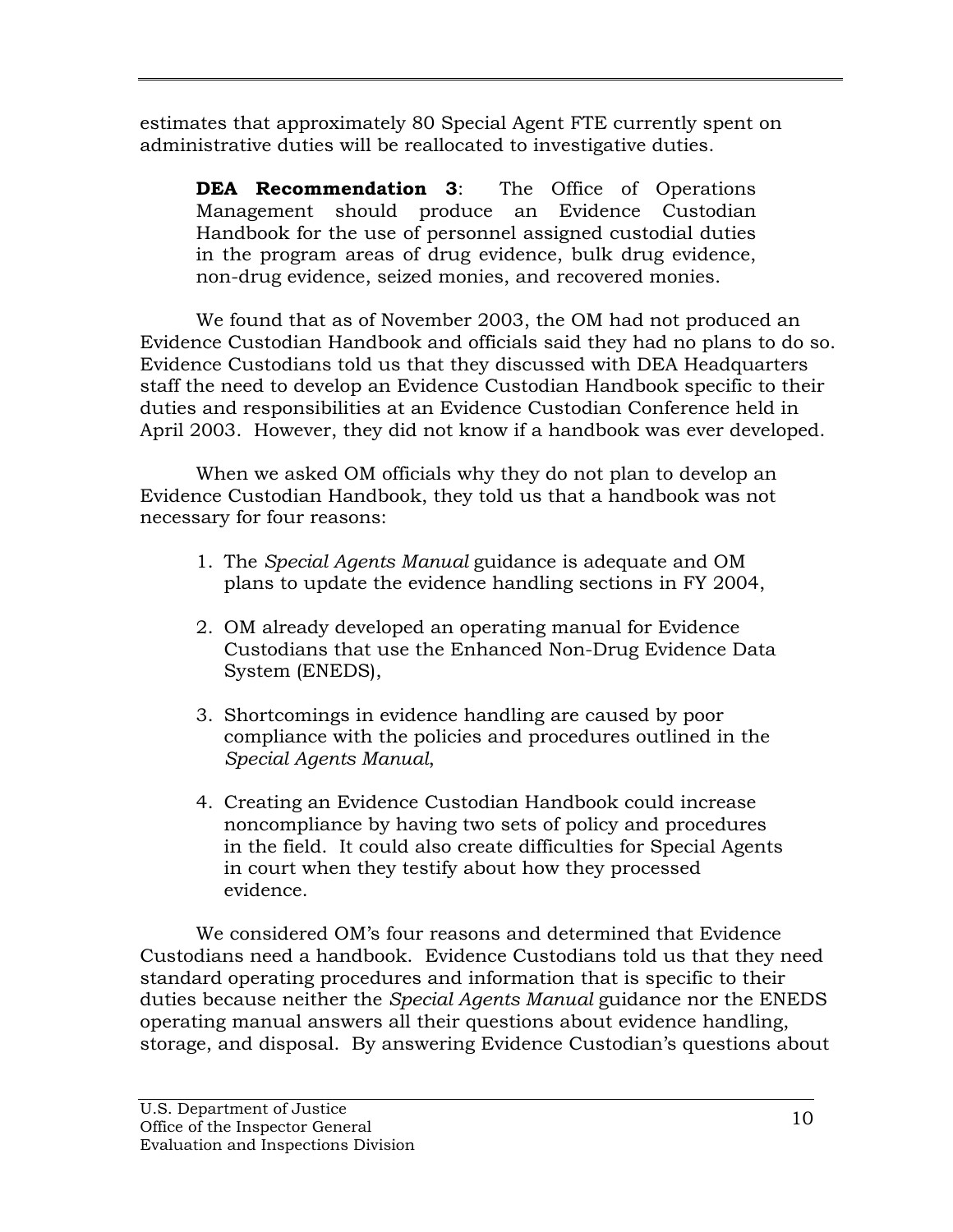evidence handling, storage, and disposal in an Evidence Custodian Handbook, the DEA can improve their compliance with evidence handling policies and procedures.

The reasoning regarding conflicting sets of policy and procedures is similarly flawed. A handbook for Evidence Custodians will eliminate the need for individual field divisions to issue their own Division Orders providing supplemental guidance to their Evidence Custodians on how to receive, safeguard, track, and dispose of evidence. Finally, an Evidence Custodian Handbook will not create difficulties for Special Agents because they need not receive a copy, or, if it is available on the Intranet, have access to it, unless they are assigned Evidence Custodian duties.

**DEA Recommendation 4:** Field division offices should obtain pre-printed logbooks for all field division offices to ensure standardization, proper evidence accountability, and compliance with audit requirements.

We found that not all field division offices have obtained and use pre-printed logbooks to ensure standardization, proper evidence accountability, and compliance with audit requirements. For instance, at the DEA San Diego Field Division, only one of the four Evidence Custodians we met had and used a pre-printed logbook. In another field division, an Evidence Custodian told us that she has pre-printed logbooks, but that the Office of Inspections changed the column titles, and, in order to comply with the new requirements, she now uses both pre-printed and handwritten logbooks.

Until the *Special Agents Manual* is revised to require the use of preprinted logbooks, and Evidence Custodians use them consistently, the DEA will continue to have problems with logbook standardization and noncompliance with audit requirements for evidence. Since logbook standardization helps ensure that all Evidence Custodians complete the same required information when receiving, checking out, and disposing of evidence, it is one way to improve custodial accountability, which, in turn, decreases the risk that evidence can be stolen, misused, or lost.<sup>12</sup>

**DEA Recommendation 5:** The DEA should identify a single point-of-contact (expert on drug/bulk drug, and non-drug evidence, including seized monies and Official Advance

 <sup>12</sup> OM officials informed us that ENEDS will replace paper logbooks, possibly in FY 2005.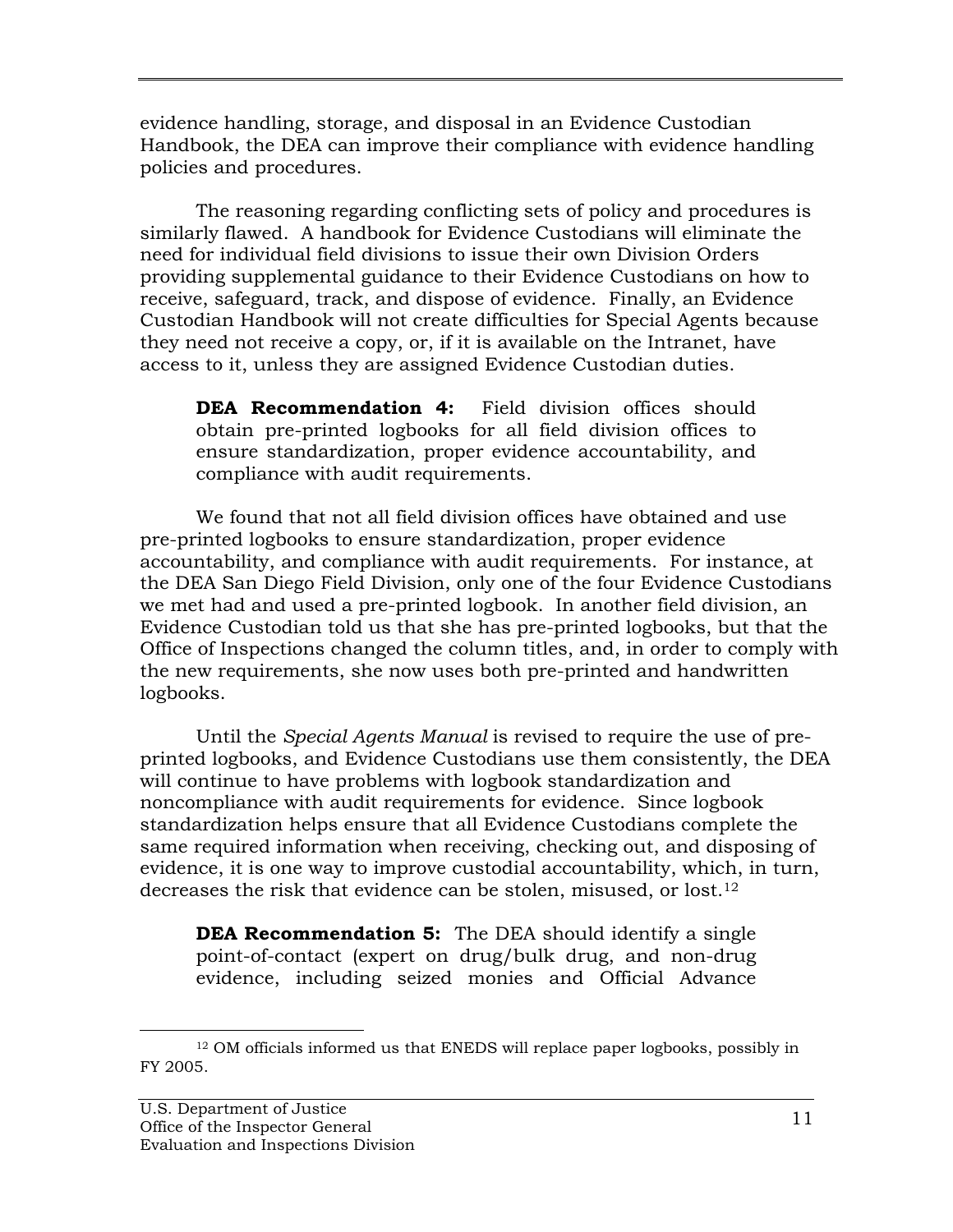Funds) at DEA Headquarters to respond to inquiries regarding evidence.

We found that OM has not met the intent of this recommendation. OM officials originally told us that they identified a staff coordinator as the point-of-contact for Evidence Custodians. Later, OM officials modified their response and stated that Evidence Custodians call the main OM telephone number and are redirected to any one of several staff members. By not identifying a single Headquarters point-of-contact for evidence, the DEA cannot effectively manage and coordinate inquiries from the field, or ensure it provides uniform guidance to Evidence Custodians, tracks questions, and identifies common trends for future policy updates. One Evidence Custodian told us that she does not call OM because its staff answers questions based on how Special Agents should process evidence, but not necessarily on how Evidence Custodians should handle the evidence in their custody. Another Evidence Custodian told us that "no one stays in policy [OM] long enough to become experts" and therefore the DEA does not have an "evidence guru." Almost all of the Evidence Custodians we interviewed identified Evidence Custodians in other field divisions as the experts they consult to answer their questions regarding evidence. As a consequence, Evidence Custodians receive guidance from other Evidence Custodians that may or may not be correct*.*

**DEA Recommendation 6:** The Office of Training, in conjunction with the Office of Operations Management, should develop a comprehensive training program for personnel assigned custodial duties. Specifically, training for all Evidence Custodians should be scheduled within three months of assignment, and conducted in a formal training setting at the field division or DEA Headquarters.

We found that TR has not developed a comprehensive training program for Evidence Custodians. Officials from TR asserted that the DEA does not need a training program because Special Agents receive six hours of evidence training at the DEA Academy, reinforced by practical exercises, which is sufficient for performing custodial duties. According to officials from OM, non-agent Evidence Custodians do not require comprehensive training because they receive formal training on how to operate ENEDS.

We examined these two views and found that a comprehensive training program for Evidence Custodians is still needed for four reasons. First, DEA's evidence training at the Academy focuses only on the collection, assembly, packaging, and transportation of evidence collected in the field to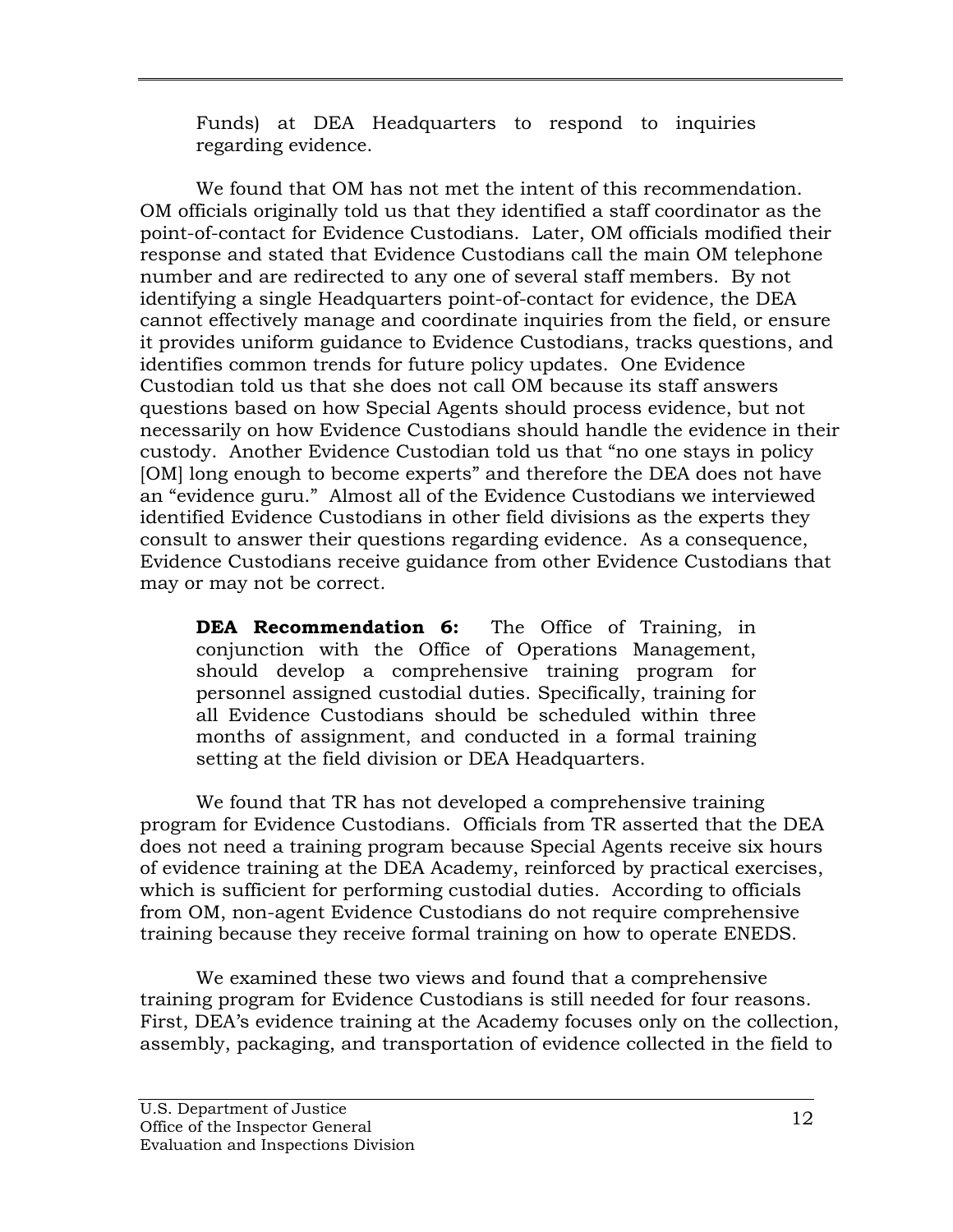the evidence room. Academy training does not cover processing and maintaining custody of evidence once it is submitted to the Evidence Custodian.Second, Evidence Custodians told us that although ENEDS training was very good, they would benefit from formal Evidence Custodian training covering custodial duties and responsibilities. Third, DEA officials in the field told us that Special Agent and non-agent Evidence Custodians are often inexperienced, and fourth, they also told us that Evidence Custodian turnover in some offices is frequent, especially for Special Agents, which increases the likelihood of mistakes in evidence handling.

**Custodial Accountability Problems Persist in the DEA's Evidence Program.** To determine the current state of the evidence program, we examined reports from DEA internal inspections conducted at 13 field divisions from June 2001 through January 2003 and found that the field divisions continued to have problems with evidence accountability. Our analysis showed that more than half of the DEA's field divisions were cited for evidence program deficiencies related to drugs and monies. We found that the deficiencies existed in field divisions of every size. These problems persist despite annual field division reviews of its evidence program using Office of Inspections' checklists, despite each Division's certification that deficiencies were corrected, and despite the use of ENEDS by all field divisions.

The Office of Inspections cited 8 of the 13 field divisions (62 percent) for drug evidence infractions including improperly processed exhibits; problems with the forms that track the acquisition, transfer, and destruction of drugs; discrepancies in the seizure, submission, and reporting of drug and non-drug evidence; no logbooks or improperly maintained logs; improper temporary drug storage; and no annual inventory or failure to reconcile inventory discrepancies. Below are two recent examples of custodial accountability deficiencies for seized drugs identified by the Office of Inspections since June 2001.

- In Denver, Colorado, members of a task force group routinely maintained unprocessed drug and non-drug evidence for one to two days in their respective hotel rooms while working on a temporary duty assignment. DEA policy strictly prohibits maintaining drug evidence in unsecured locations even on temporary duty (January 2002).
- In Des Moines, Iowa, the Resident Office lacked a facility or safe dedicated to the temporary storage of drug evidence and did not maintain a current logbook. In addition, the Drug Evidence Custodian inappropriately recorded bulk marijuana, drug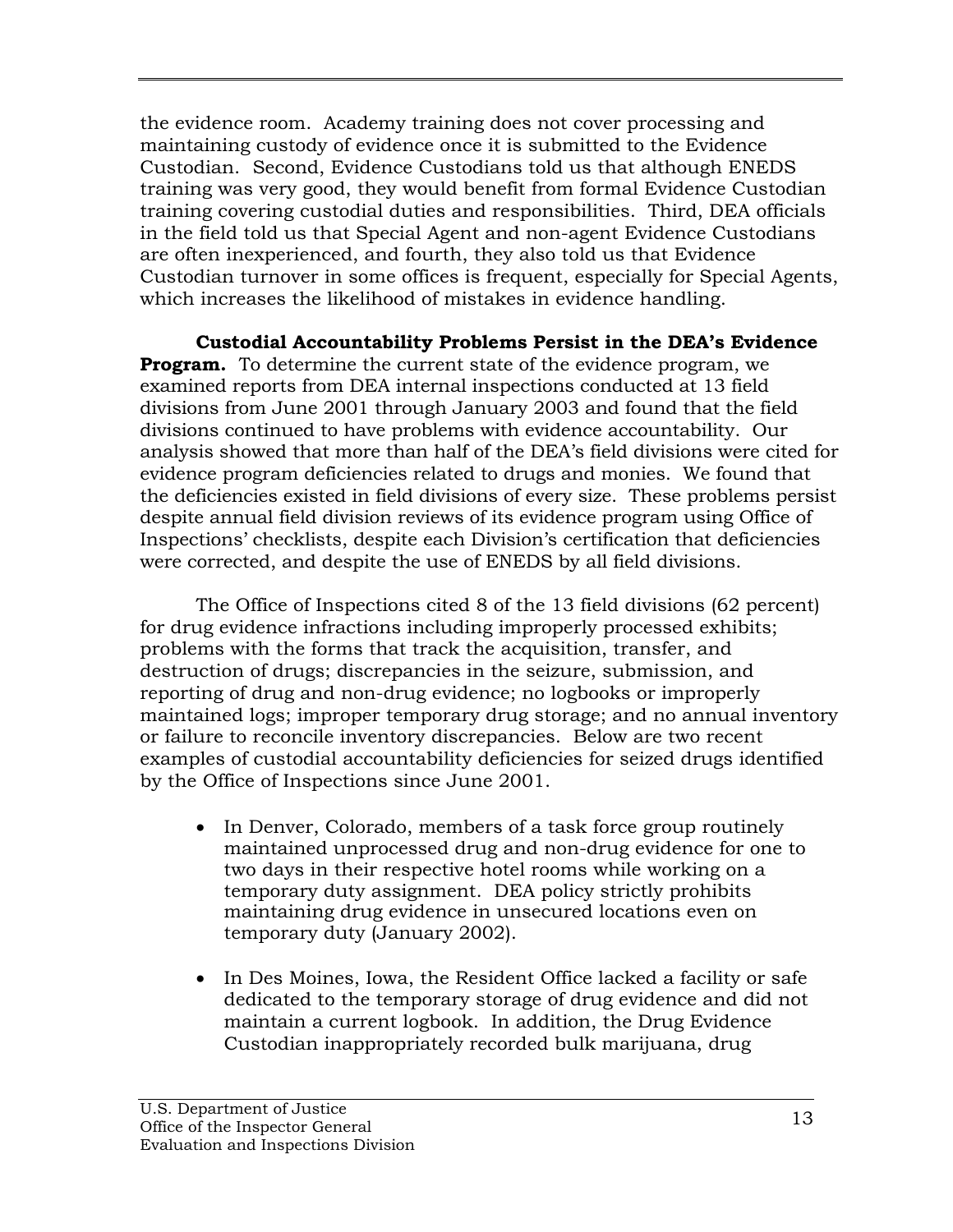evidence, and seized monies in the same bound ledger, contrary to DEA policy (September 2002).

Three of the 13 field divisions (23 percent) received SOFs related to seized monies. The most serious infraction was the use of non-DEA employees as custodians. Other infractions were Seized and Recovered Monies Custodians improperly processing seized monies, no logbooks or improperly maintained logbooks, commingling of seized monies with recovered monies; improper storage or maintenance of monies; and no required audits of monies. Although the rate of cash-related deficiencies was lower than the 48 percent rate reported by the DEA in 2001, the reported deficiencies remain serious. Below are two recent examples of custodial accountability deficiencies for seized monies identified by the Office of Inspections since June 2001.

- At the Savannah, Georgia, Resident Office, the Seized and Recovered Monies Custodian was not receiving the seized monies checks. Instead, the Special Agents transported seized monies to the bank for conversion to a cashier's check and transferred the check to a contract employee. The contract employee mailed the check to the U.S. Marshals Service (October 2002).
- In Charleston, South Carolina, office staff could not locate any previous logbooks for the Office of Inspections. In violation of DEA policy, the Seized and Recovered Monies Custodian was a contract employee and did not maintain a bound ledger. Instead, the custodian recorded entries in an Excel spreadsheet (October 2002).

We also found that the Office of Inspections continues to find improperly maintained logbooks. In 5 of the 13 field divisions (38 percent), logbooks for seized drugs or monies were either maintained improperly or not maintained at all. For example:

At the Cheyenne, Wyoming, Resident Office, Evidence Custodians were commingling drug and non-drug evidence in the same logbook. Also, the temporary logbook did not document the transfer of evidence into or out of the custody of the Evidence Custodian (October 2002).

The DEA imposed discipline in five cases for the loss of seized drugs or monies since June 2001. In 1999, the GAO reported that DEA evidence accountability weaknesses increase the potential for theft, misuse, or loss of such evidence and could compromise it for federal prosecutions. The DEA responded to the GAO and stated that it maintains the integrity of evidence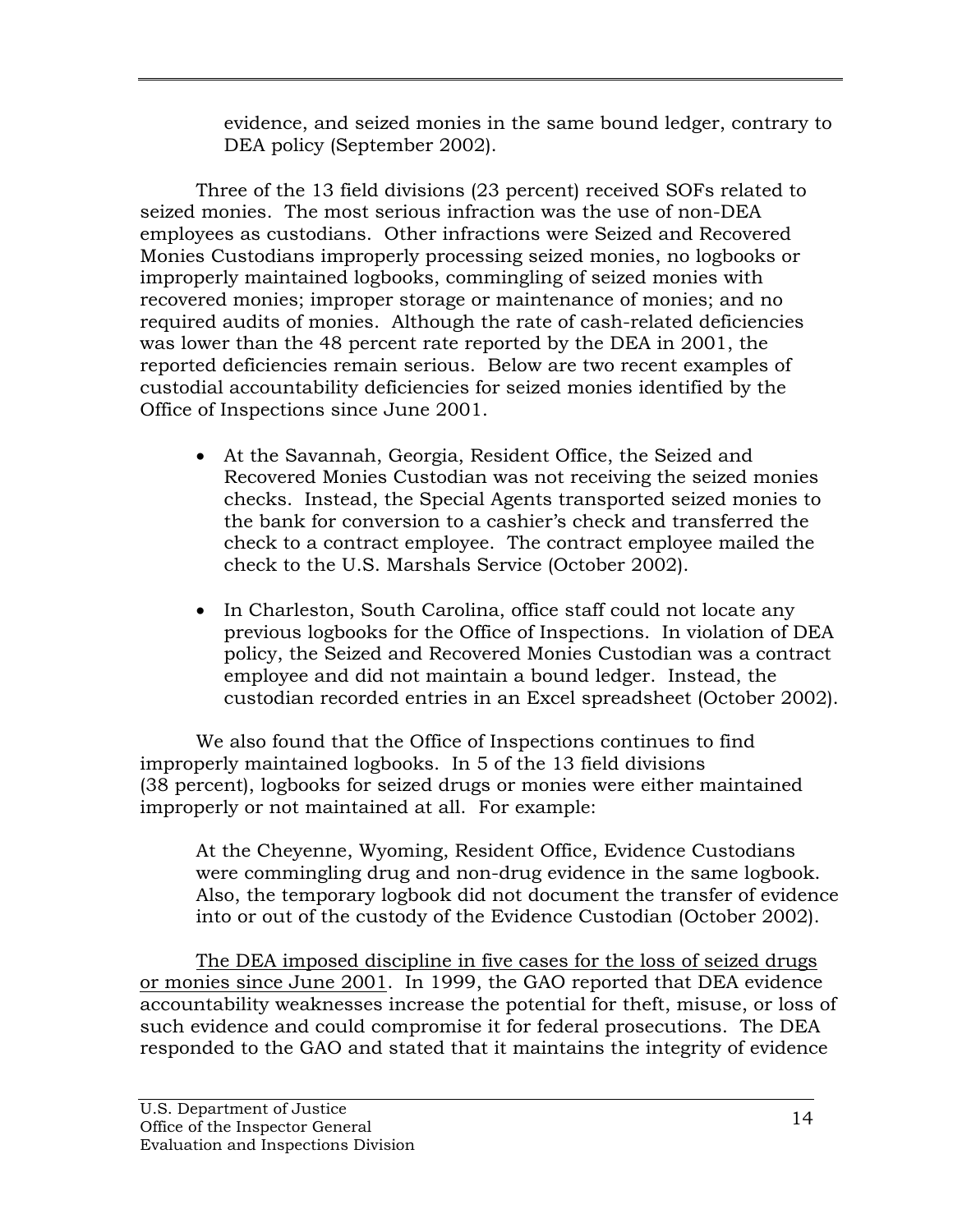at all times through a series of redundant controls which ensure that shortcomings in one control will not result in an accountability problem. As an example of its redundant controls, the DEA stated that Evidence Custodians record the transfer of evidence on several different forms, thus ensuring that recordkeeping errors can be resolved by comparing forms.

We examined all OPR investigative files involving allegations of lost drugs or monies in DEA custody since June 2001, and found that the DEA imposed discipline in five cases involving accountability deficiencies leading to the loss of seized drugs or monies.13 Below are two case examples.

- In 2001, a DEA laboratory's annual inventory found that two drug exhibits were missing (29.2 grams and 1.1 grams of methamphetamine). A laboratory employee mailed the two drug exhibits to a Special Agent's personal address for an upcoming trial without the proper authorization. The Special Agent retained the exhibits in his Official Government Vehicle at the airport during an out-of-town trip, and later placed the exhibits in his desk. Four months later, the DEA laboratory requested the return of the exhibits and the Special Agent could not find them.
- In 2002, the OPR investigated a cash seizure that had a \$1,000 discrepancy. A DEA Task Force Officer accepted a large cash seizure from a local police officer who had made a traffic stop arrest. The DEA Task Force Officer placed the cash in a selfsealing evidence bag on the scene and followed DEA policy by not counting the cash. However, the Task Force Officer issued a receipt to the local police officer for a specific amount, rather than an "undetermined amount of U.S. currency" per DEA policy. Later, the Task Force Officer transported the sealed cash evidence to the bank alone, also in violation of DEA policy.

The DEA's accountability problems do not appear to have impacted ongoing prosecutions*.* To examine whether the DEA's continuing custodial accountability problems have compromised evidence for federal prosecutions, we surveyed 422 AUSAs responsible for prosecuting federal drug and asset forfeiture cases. We received responses from 120 AUSAs in 77 of the 94 judicial districts. All AUSAs reported they believed that the

 <sup>13</sup> OPR categorizes the allegations as "Loss or Theft of Drug Evidence" and "Loss or Theft of Defendant's Property/Funds." We eliminated cases in which the loss or theft drugs or monies was beyond the DEA's control, and the allegation was not substantiated by the OPR's investigation and the DEA disciplinary process.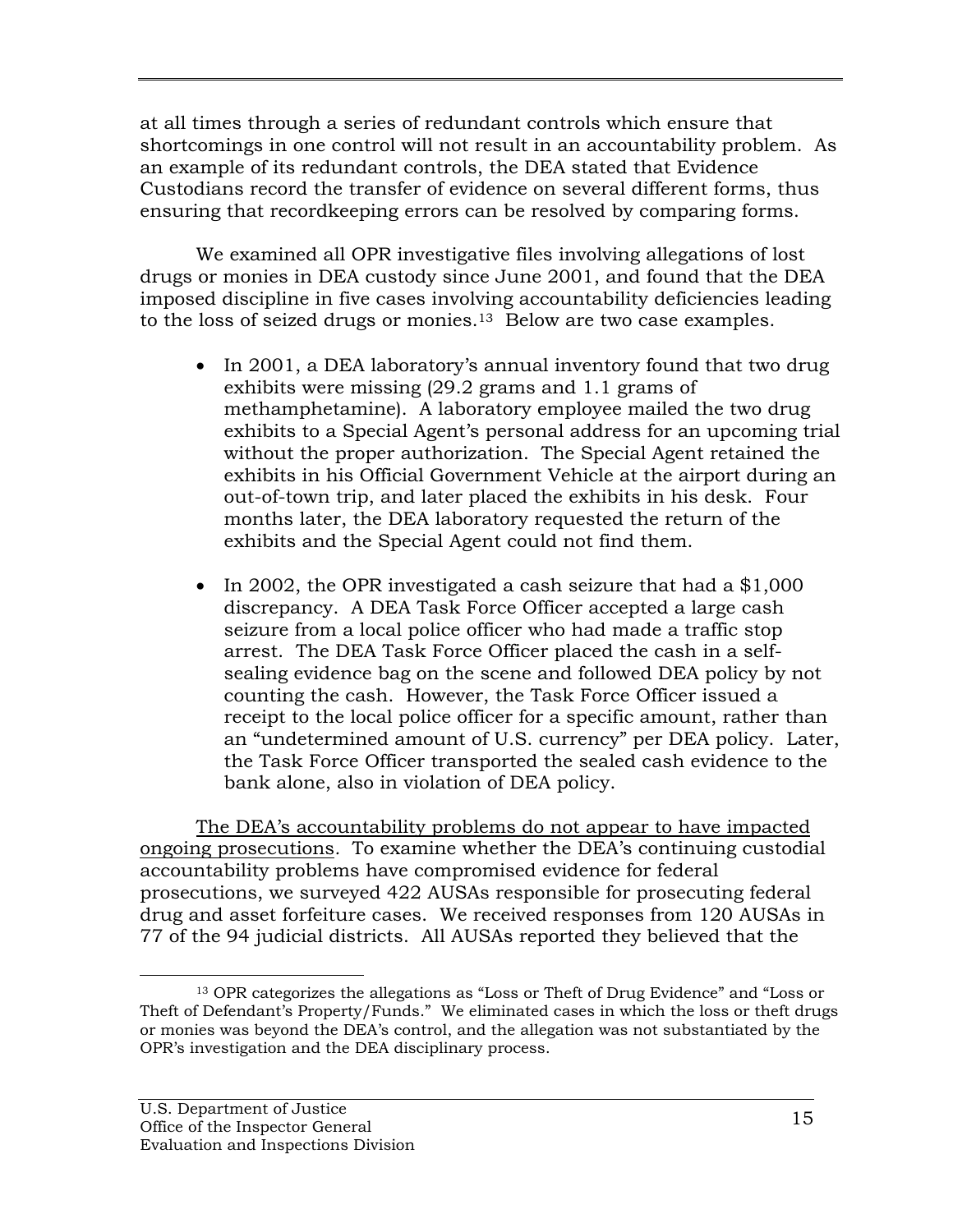DEA safeguards the integrity of seized drugs and monies, and none of the AUSAs identified a case in which the integrity of the DEA's custodial accountability had resulted in the failure of the prosecution. However, some of the AUSAs reported that they had identified one or more cases in which they had problems with DEA recordkeeping. Specifically, 12 percent of the AUSAs cited problems with seized drugs, mainly for inaccurate and incomplete recordkeeping and 5 percent reported problems in cases involving seized monies, mainly for inaccurate recordkeeping. We followed up by interviewing five AUSAs that reported problems with DEA's custodial accountability and found that the incidents were minor and correctable.

**Office of Inspections' Recommendations Remain Valid.** Because two years have passed since the DEA Administrator approved the Office of Inspections' recommendations, we evaluated whether the DEA should implement the remaining four recommendations. We concluded that the original recommendations are still valid. First, the DEA should ensure that all Evidence Custodians have pre-printed logbooks because the Office of Inspections continues to find problems with logbooks during field inspections. Using pre-printed logbooks would help resolve some of the problems identified by the Office of Inspections by ensuring that all Evidence Custodians use the same data fields to track evidence in their custody. Second, the DEA should appoint an expert point-of-contact for evidence to respond to inquiries regarding evidence. Evidence Custodians seek assistance from other Evidence Custodians because they have experience and expertise that OM does not have for interpreting guidance in the Special Agents Manual. As a consequence, Evidence Custodians receive guidance from other Evidence Custodians that may or may not be correct, and DEA Headquarters does not have the opportunity to provide uniform guidance, track questions, and identify common trends to improve DEA evidence handling policies in the *Special Agents Manual.*

Third, the DEA should develop a handbook for Evidence Custodians because the *Special Agents Manual* does not outline standard operating procedures specifically for Evidence Custodians. In addition, some Evidence Custodian positions in smaller offices have frequent turnover, and an Evidence Custodian Handbook would provide greater uniformity in evidence handling. Fourth, the DEA should provide comprehensive training for Evidence Custodians because given the lack of available formal training, several DEA field divisions have developed their own written guidance and training for Evidence Custodians. This results in Evidence Custodian guidance and training that vary in quality and uniformity throughout the DEA. In contrast, the FBI provides all of its Evidence Custodians with a booklet regarding pertinent evidence handling sections from its *Manual of*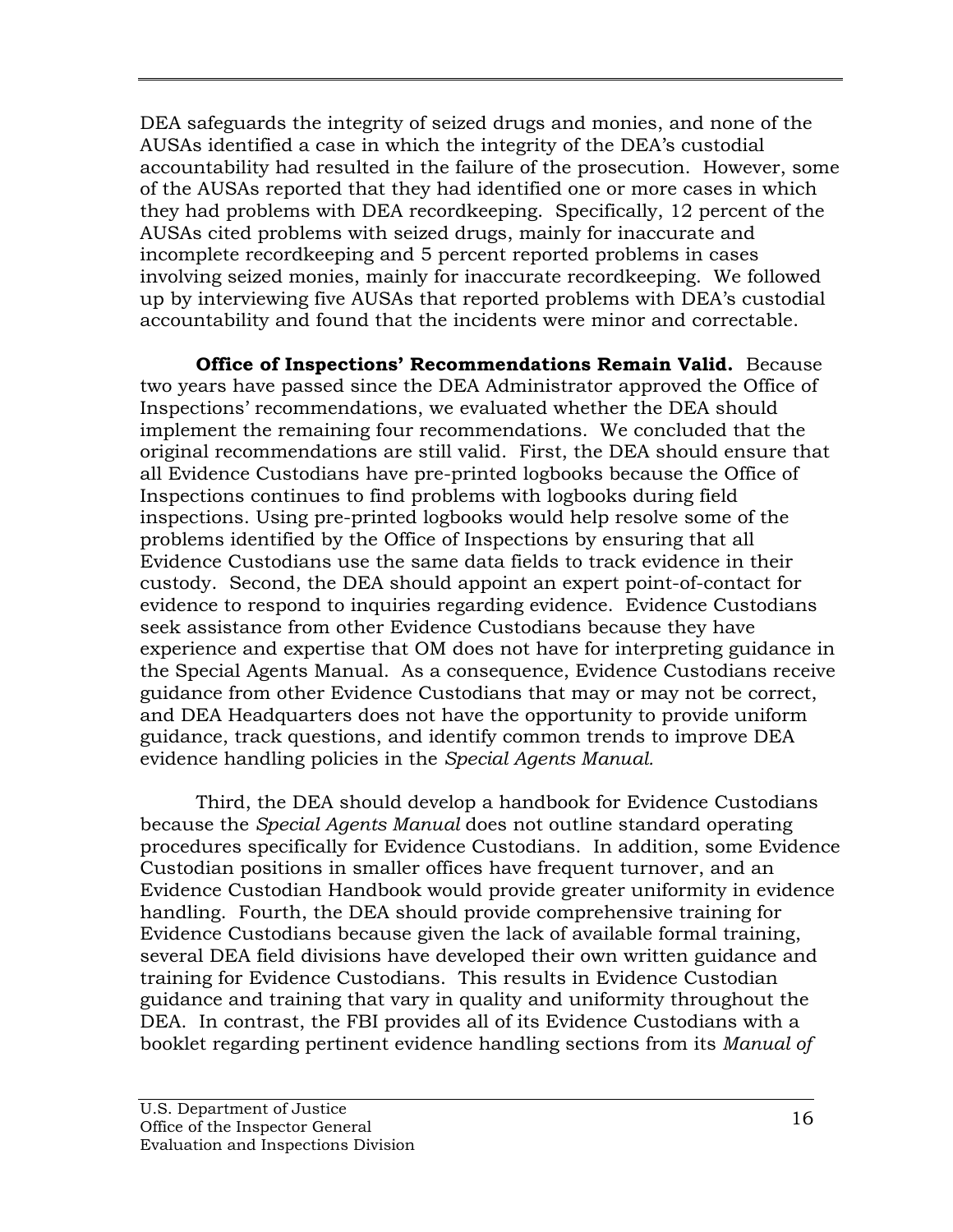*Administrative Procedures*, and mandatory in-service training for one week. The FBI also ensures that alternate Evidence Custodians receive training, as well as Evidence Custodian supervisors.

Evidence Custodian feedback on guidance and training. During our interviews, we asked Evidence Custodians (Special Agents and non-agents) to rank the evidence handling guidance found in the *Special Agents Manual*  using a 1 to 5 scale, with 1 being poor and 5 being superior. The average rank was 3. Evidence Custodians told us that the *Special Agents Manual* was not specific or clear enough for them to perform their duties, and several items needed clarification. Several Evidence Custodians stated that an Evidence Custodian Handbook would be valuable for three reasons:

- 1. The *Special Agents Manual* is designed to instruct Special Agents how to process evidence into custody. It does not clearly instruct Evidence Custodians on how to receive, safeguard, track, and dispose of evidence and account for evidence completely, accurately, and promptly.
- 2. Some Evidence Custodian positions in smaller offices have frequent turnover, and sometimes inexperienced personnel without even informal training are assigned to fill the position.
- 3. An Evidence Custodian Handbook would provide greater uniformity in evidence handling.

Evidence Custodians suggested that the DEA create a handbook covering standard operating procedures for their position, describing important "do's and don'ts" when maintaining custody of evidence, listing common errors made by Evidence Custodians, and providing examples of DEA forms with errors made by Special Agents or Task Force Officers. In one field division, an Evidence Custodian told us that her office created its own handbook to address these issues.

With regard to training, several of the Evidence Custodians, both newly hired and long-term employees, said that they would have benefited from formal Evidence Custodian training covering their duties and responsibilities. One Evidence Custodian told us that her training consisted of on-the-job instruction from a student aide for one week. Another told us that the extent of her training was receiving a copy of the *Special Agents Manual,* while another reported that she was sent to another field division for instruction. An Evidence Custodian with more than a decade of experience stated that it did not make organizational sense for the DEA to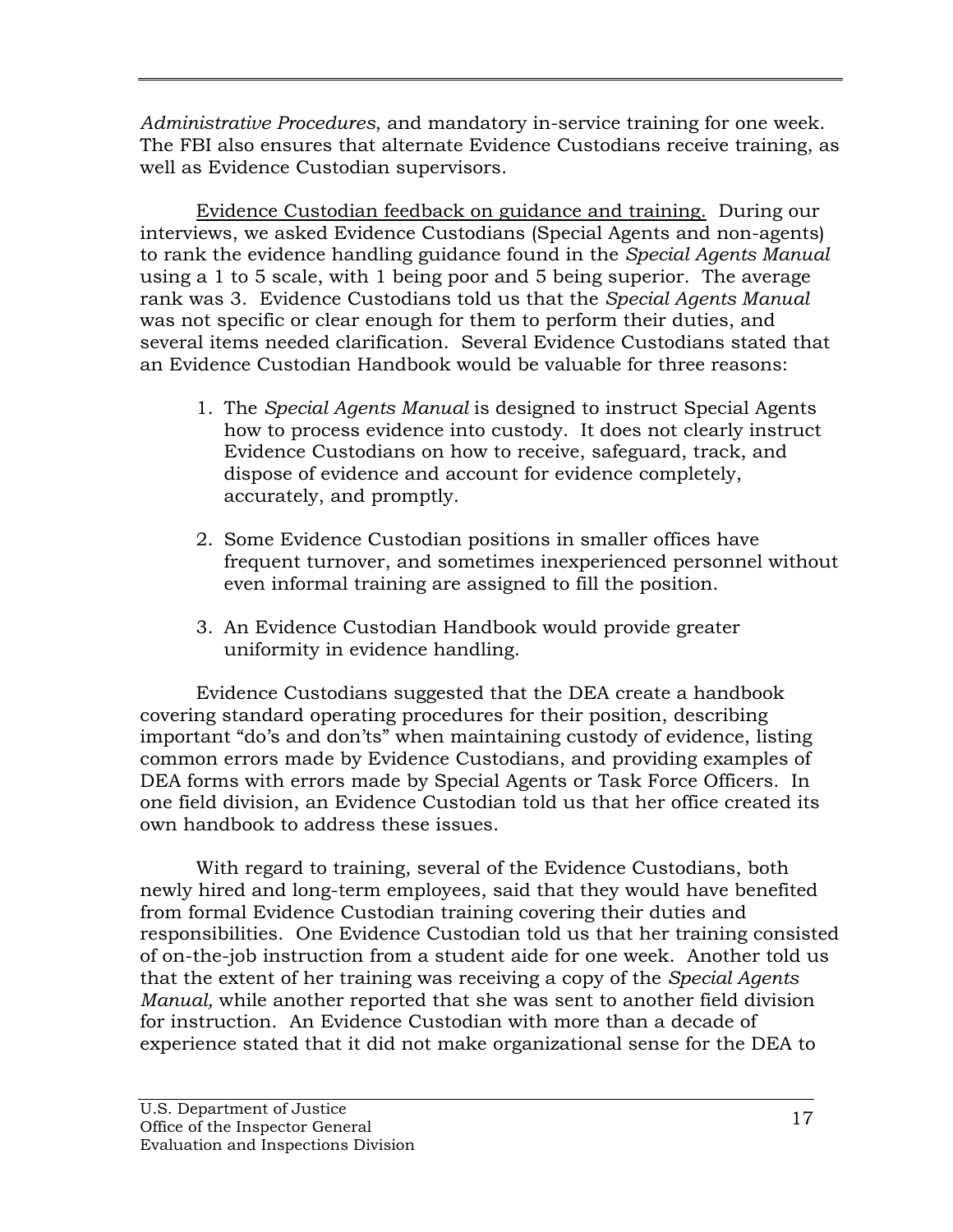offer formal classroom training to administrative assistants but not to Evidence Custodians who are responsible for maintaining custodial accountability over evidence.

Field division guidance and training efforts. We found that in the absence of a standard Evidence Custodian Handbook, field divisions have individually attempted to improve guidance and training for Evidence Custodians, which has led to inconsistent evidence handling practices and training. In the Atlanta and Seattle field divisions, for instance, SACs provide Evidence Handling Division Orders to their Evidence Custodians to help them perform their duties. These Division Orders offer much of the information that Evidence Custodians told us was missing from the *Special Agents Manual*. For example:

- The Atlanta, Georgia, field division issued three Division Orders that provide additional guidance for its Evidence Custodians. "Bulk Drug Evidence Procedures" provides guidance on inventorying, transferring, and destroying bulk drugs. "Monies Seized for Forfeiture-Non Evidentiary" instructs Evidence Custodians on the forms they must receive from the case agent or seizing agent for forfeiture and deadlines for processing custodial paperwork. This Order also provides a table listing the exact information required in the evidence logbook. "Handling of Seized and Recovered Monies and High Value Items" describes all of the necessary forms and steps that must be completed by the Evidence Custodian to process seized monies, especially if temporary storage is needed.
- The Seattle, Washington, field division issued two Division Orders that provide guidance to its Evidence Custodians. "Handling of Non-Drug Evidence" outlines how Evidence Custodians should handle forms, with a particular focus on required signatures, which forms to keep, and when and where to file them. "Handling of Non-Drug Evidence" also provides Evidence Custodians with the necessary information to perform their duties and ensure custodial accountability, and has a series of examples for Evidence Custodians to reference and follow.

In the absence of an agency-wide comprehensive training program, we found that field divisions ask their most experienced Evidence Custodians to train new employees, both Special Agent and non-agent. For example, an Evidence Custodian in San Diego told us that, although he had never received formal training, he had independently developed an Evidence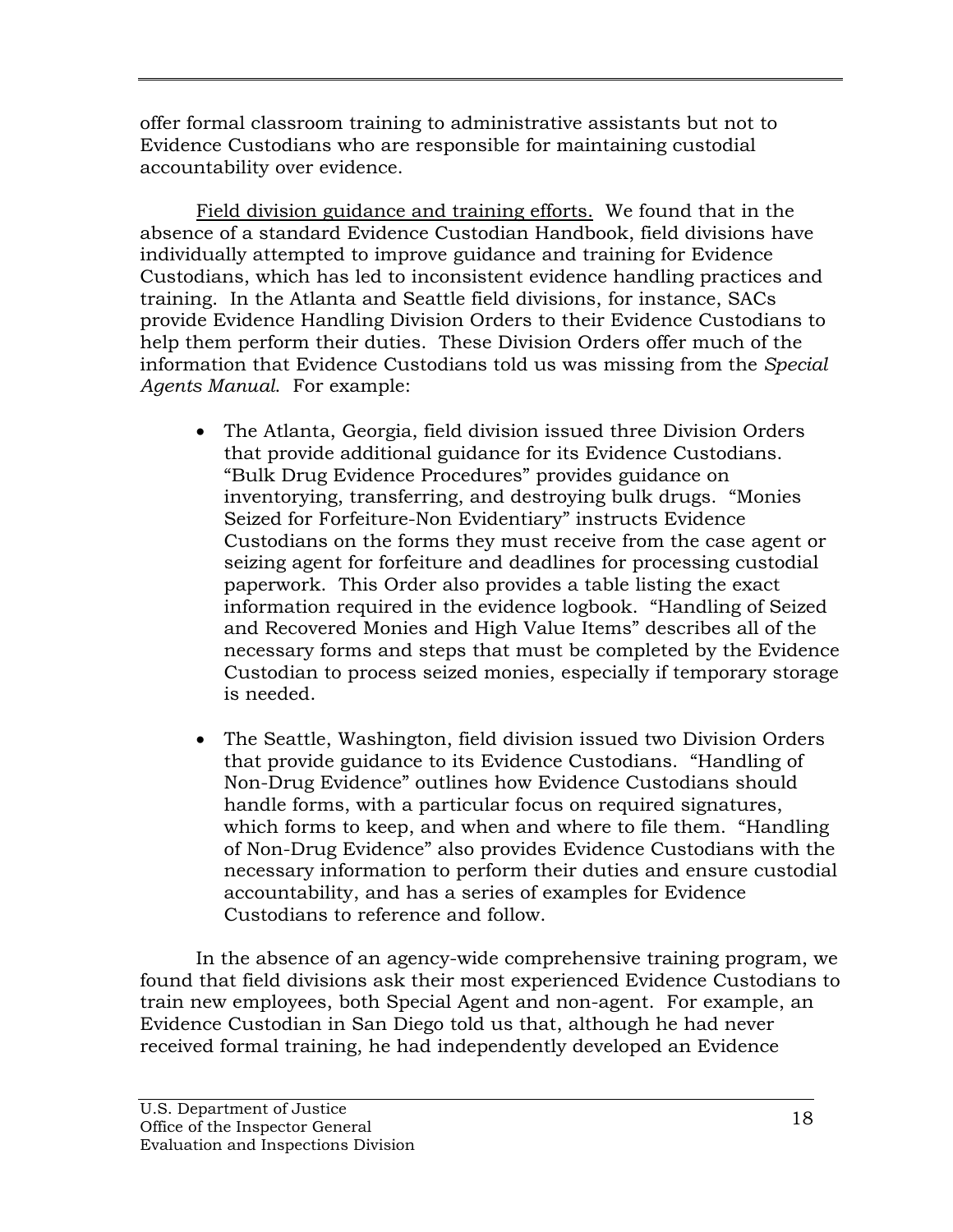Custodian training program. Another Evidence Custodian informed us that he was invited by two divisions to train their Evidence Custodians and help prepare them for a field inspection. Sometimes, field divisions will send their new Evidence Custodians to another division for training by an experienced Evidence Custodian. This practice results in Evidence Custodian training that varies in quality and uniformity throughout the DEA. For instance, an Office of Inspections team found that bulk marijuana evidence was not being processed in compliance with DEA policies and procedures, and had to train four Bulk Drug Evidence Custodians.

Impact. In the absence of adequate guidance and training, DEA Evidence Custodians sometimes violate important policies and procedures designed to ensure the chain-of-custody for evidence. In one disciplinary case we reviewed, the DEA identified the lack of a guidance and training for Evidence Custodians as one reason for the loss of drug evidence.

In 2001, a DEA Special Agent and a DEA Task Force Officer lost two grams of cocaine from the Houston Field Division. After receiving the cocaine from the U.S. Border Patrol, they put it into temporary storage at the Houston district office. Four days later, the Special Agent, who also was an alternate Evidence Custodian, retrieved the drug exhibit from the vault without logging it out, and gave the exhibit to the Task Force Officer without documenting the transfer. Both officers prepared the cocaine for shipment to the DEA laboratory by placing it in an open and unattended box at the resident office, along with other drug exhibits awaiting shipment to the DEA laboratory. The laboratory never received the cocaine. OPR concluded that the exhibit was lost because the Special Agent failed to log the evidence out of the vault, document the transfer of custody, and secure the box.

As described in the OPR investigation, the Special Agent and Task Force Officer lost the evidence because they were not familiar with Evidence Custodian responsibilities and had not been trained thoroughly. The Special Agent had served six months as an alternate Drug Evidence Custodian, but had received only one day of informal instruction provided by the primary Drug Evidence Custodian.<sup>14</sup> This case demonstrates that by improving the guidance and training offered to personnel charged with the receipt, safeguarding, and tracking of evidence, DEA field divisions can

 <sup>14</sup> In November 1999, the Office of Inspections cited the Houston Field Division for its custodial accountability deficiencies. In 2001, custodial accountability deficiencies led to the loss of drug evidence in the case listed above. In July 2002, the Office of Inspections again cited the Houston field division for its custodial accountability deficiencies.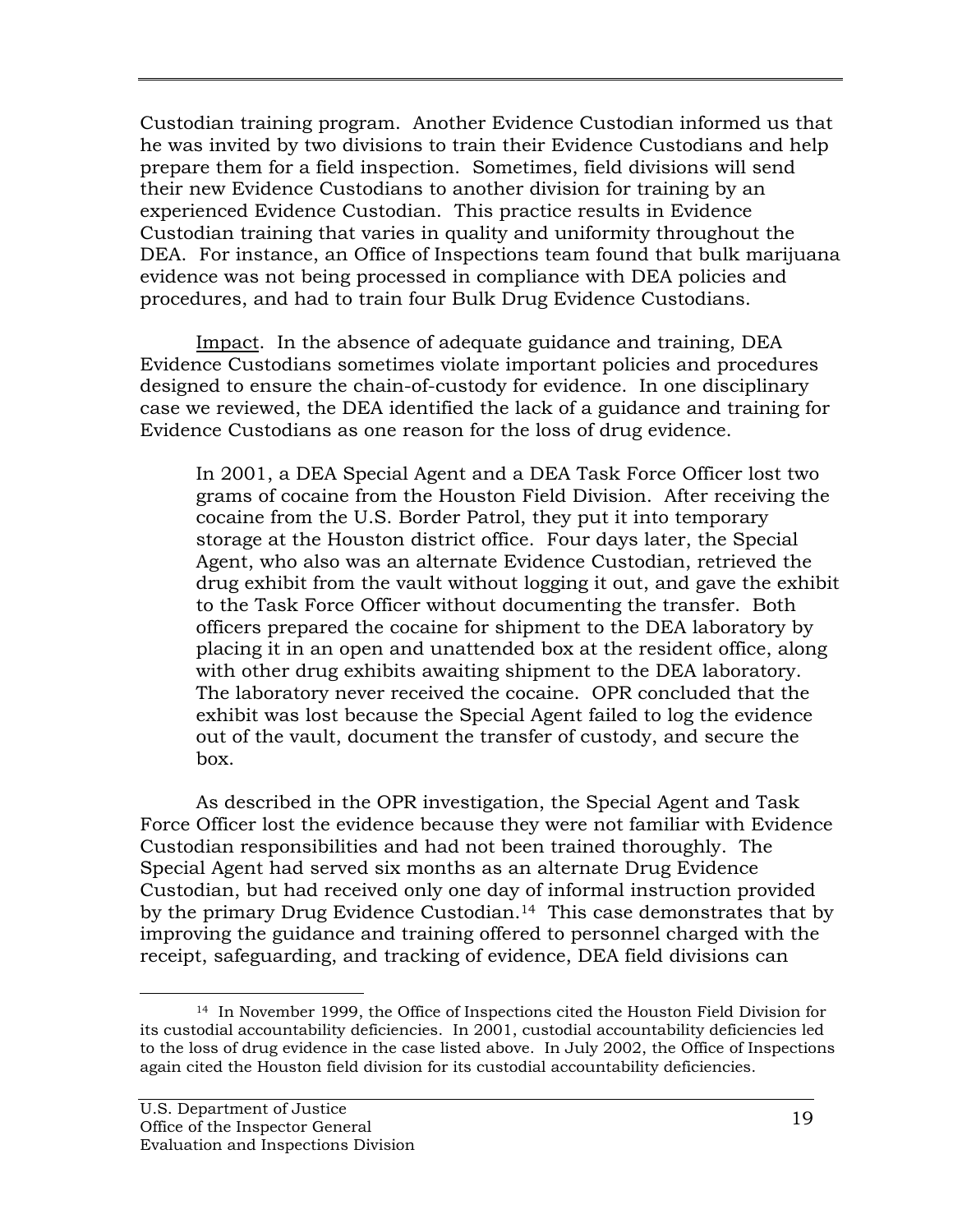improve their custodial accountability and compliance with DEA policies and procedures.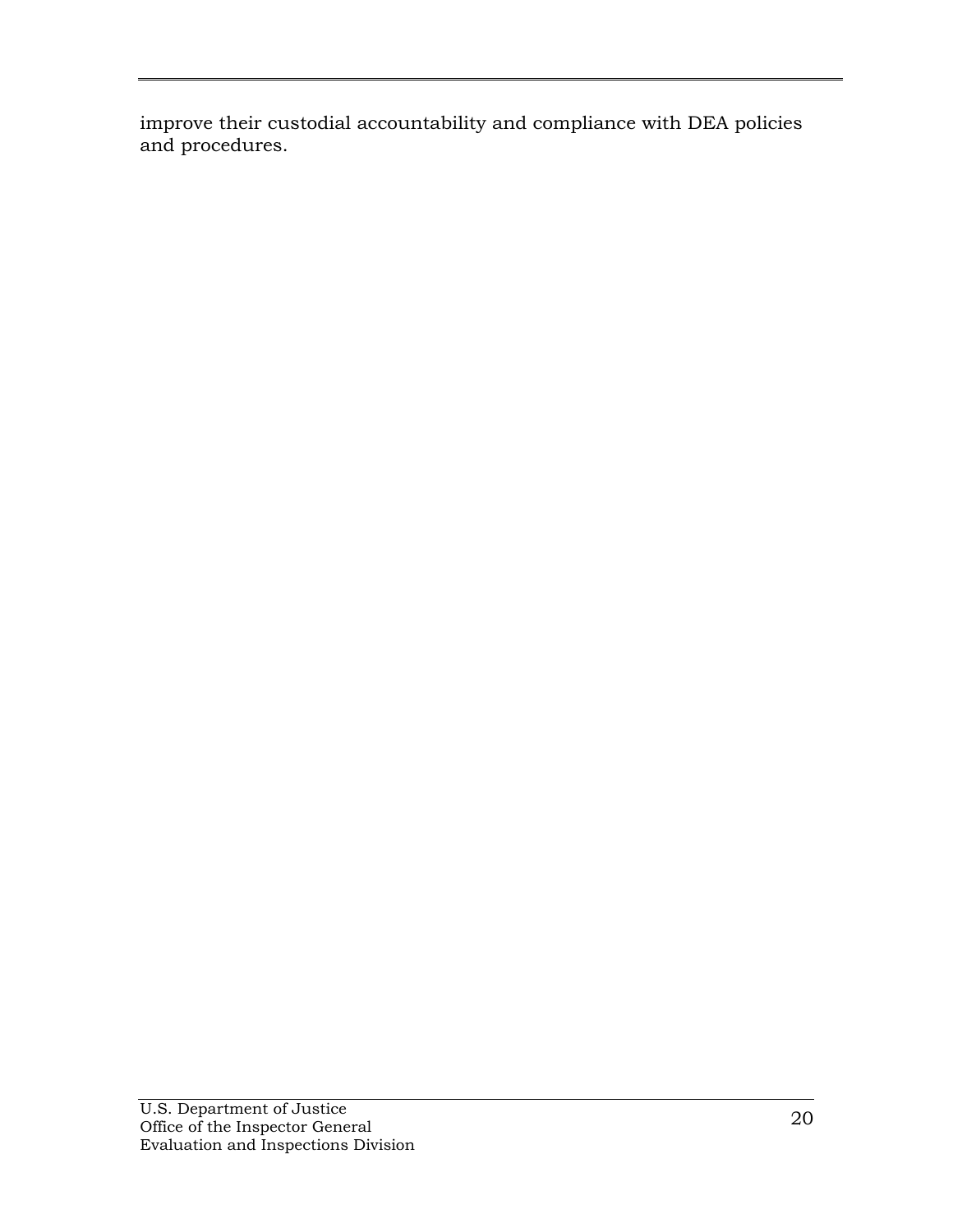# **CONCLUSIONS AND RECOMMENDATIONS**

Four years after the GAO reported that the DEA needed to strengthen accountability for drug evidence, and two years after the DEA conducted its own review and identified recurring deficiencies that contribute to custodial accountability problems, we found that the Office of Inspections continues to regularly report deficiencies in the DEA's evidence program during its internal inspections of field divisions. We also found that the DEA failed to correct the deficiencies identified as contributing to custodial accountability problems in the field because the DEA has not followed its own Office of Inspections' recommendations to create an Evidence Custodian Handbook, ensure that pre-printed logbooks are used in all Divisions, increase Headquarters support, and develop training to improve its evidence program. Although these recommendations would help Evidence Custodians preserve the chain-of-custody for evidence and help protect evidence against the risk of theft, misuse, or loss, the DEA told us that implementing these recommendations was not necessary.

 We believe that the DEA still needs to implement the Office of Inspections' recommendations from 2001. First, evidence problems persist. Second, Evidence Custodians told us that an Evidence Custodian Handbook and formal training would help them perform their duties. Third, some field divisions have acted to improve guidance and training for their Evidence Custodians, which has resulted in guidance and training that varies in quality and uniformity throughout the DEA. Since Evidence Custodians are critical to maintaining the chain-of-custody for evidence, DEA Headquarters, not field divisions, should lead the effort to improve the resources available to Evidence Custodians and ensure uniform standards. By improving the resources offered to Evidence Custodians charged with receiving, safeguarding, tracking, and disposing of evidence, the DEA would reduce the potential for theft, misuse, or loss of seized drugs or monies.

#### **RECOMMENDATIONS**

 We are making two recommendations for the DEA to improve custodial accountability over seized drugs and monies. We recommend that the DEA:

- 1. Implement the Office of Inspections' four remaining recommendations by:
	- a. Developing an Evidence Custodian Handbook,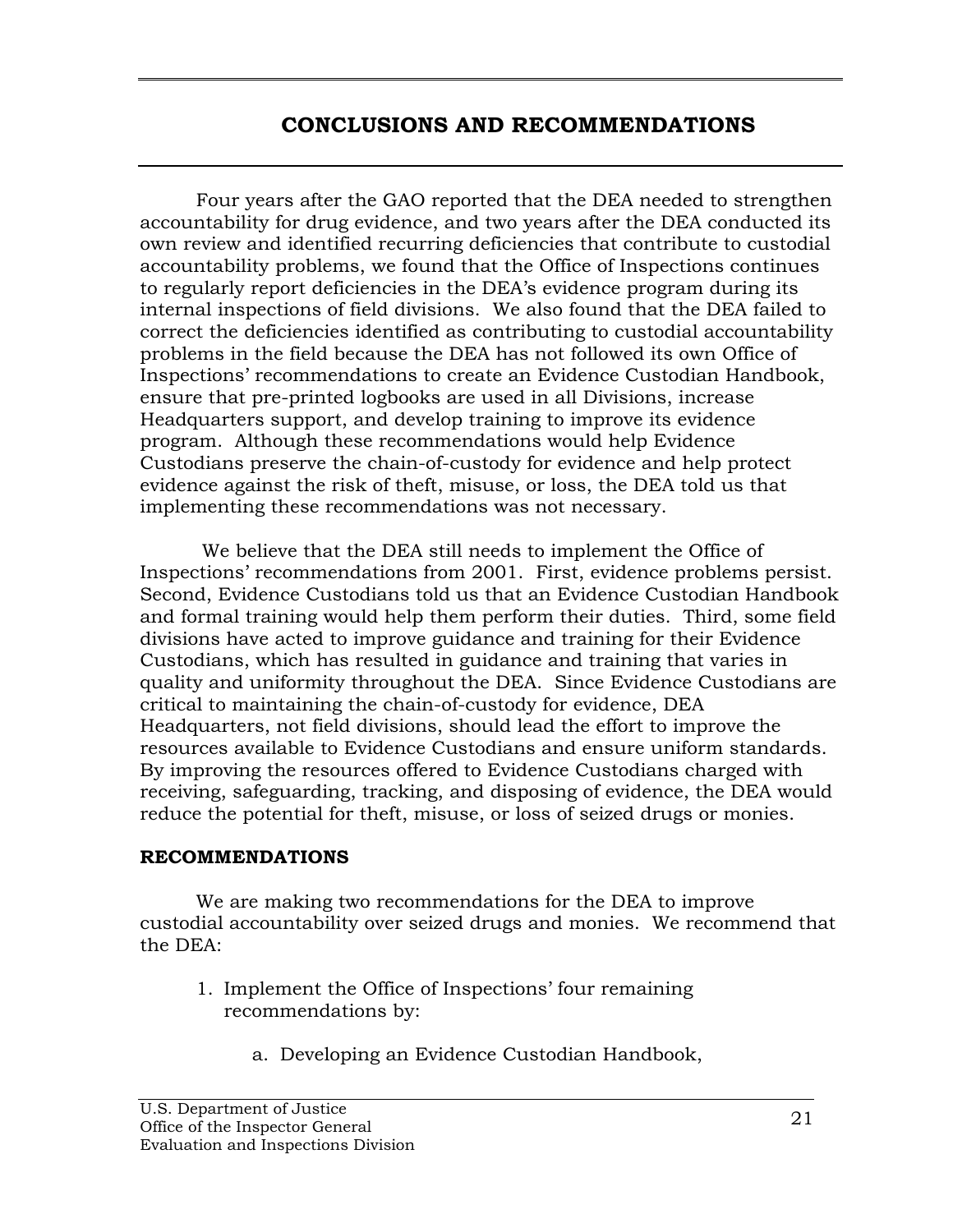- b. Requiring Evidence Custodians to use pre-printed logbooks,
- c. Identifying and designating a DEA employee with evidence custodian expertise to serve as the point-of-contact for all Evidence Custodians, and
- d. Developing a comprehensive training program for personnel assigned Evidence Custodians duties.
- 2. Verify during field inspections that Evidence Custodians have an Evidence Custodian Handbook, use pre-printed logbooks, know the point-of-contact for evidence issues, and attend appropriate Evidence Custodian training.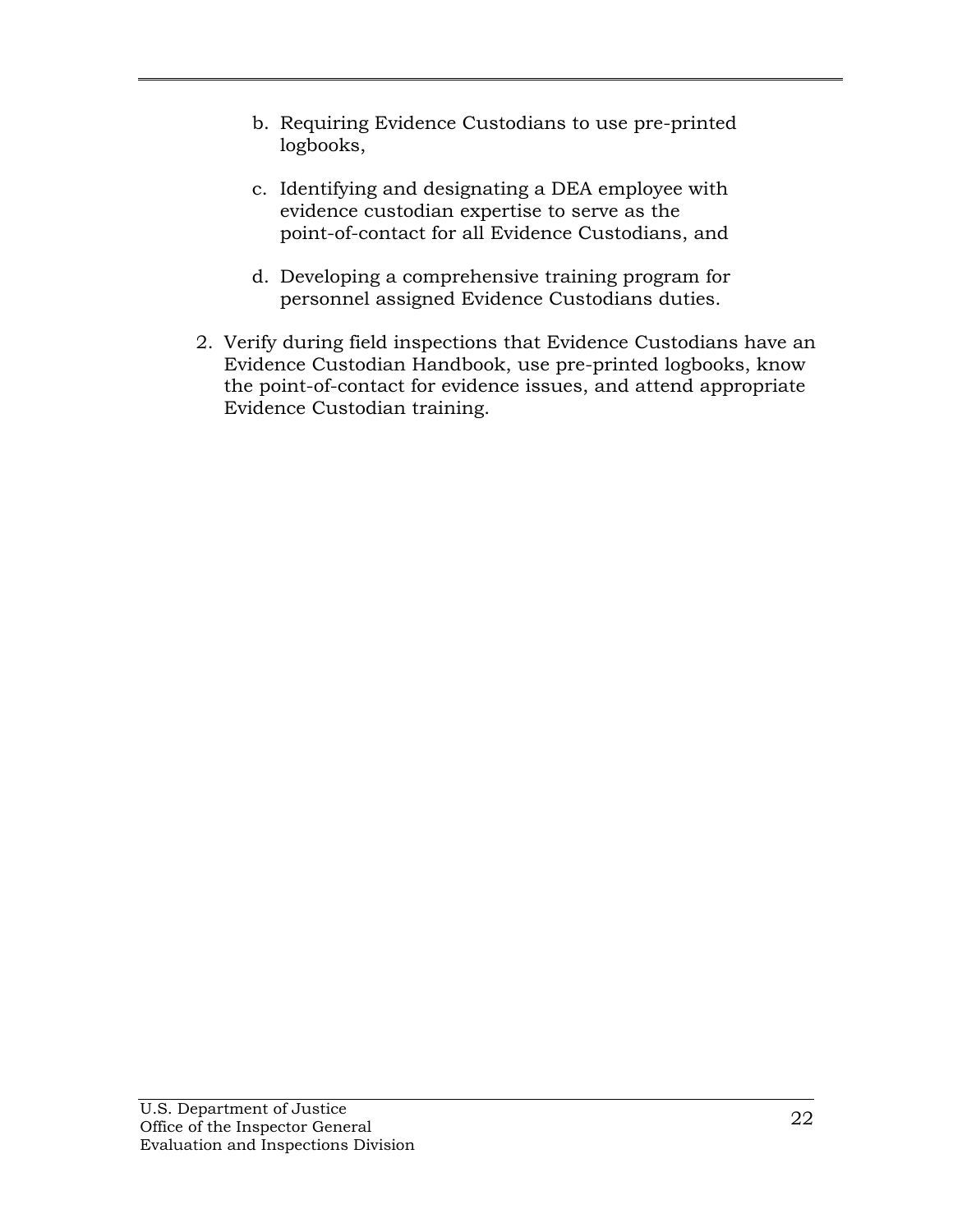# **APPENDIX I: DEA OFFICE OF INSPECTIONS' RECOMMENDATIONS**

The Office of Inspections made six recommendations to improve the DEA's custodial accountability for evidence. They were:

**Recommendation 1:** The Office of Resource Management should conduct a workload/staffing analysis related to the custodial duties for handling evidence in the field division offices to include drug/bulk drug, non-drug evidence, seized monies and recovered monies held for evidence. The analysis should specifically address the workload issues of the division office custodians and the collateral duties of the Special Agents.

**Recommendation 2:** The Office of Resource Management should conduct a workload/staffing analysis, assessing the duties for handling evidence in the Southwest Border resident offices, specifically addressing the manpower issues and the need for full-time Evidence Custodians for handling bulk marijuana.

**Recommendation 3**: The Office of Operations Management should produce an Evidence Custodian Handbook for the use of personnel assigned custodial duties in the program areas of drug evidence, bulk drug evidence, non-drug evidence, seized monies, and recovered monies. The handbook should establish a comprehensive set of policies and standard operating procedures that ensure uniformity and assist the custodians with ensuring proper accountability.

**Recommendation 4:** Field division offices should obtain pre-printed logbooks for all required logs to ensure standardization and proper evidence accountability and to meet audit requirements.

**Recommendation 5:** The DEA should identify a single point-of-contact (expert on drug/bulk drug, and non-drug evidence, including seized monies and Official Advance Funds) at DEA Headquarters to respond to inquiries regarding evidence.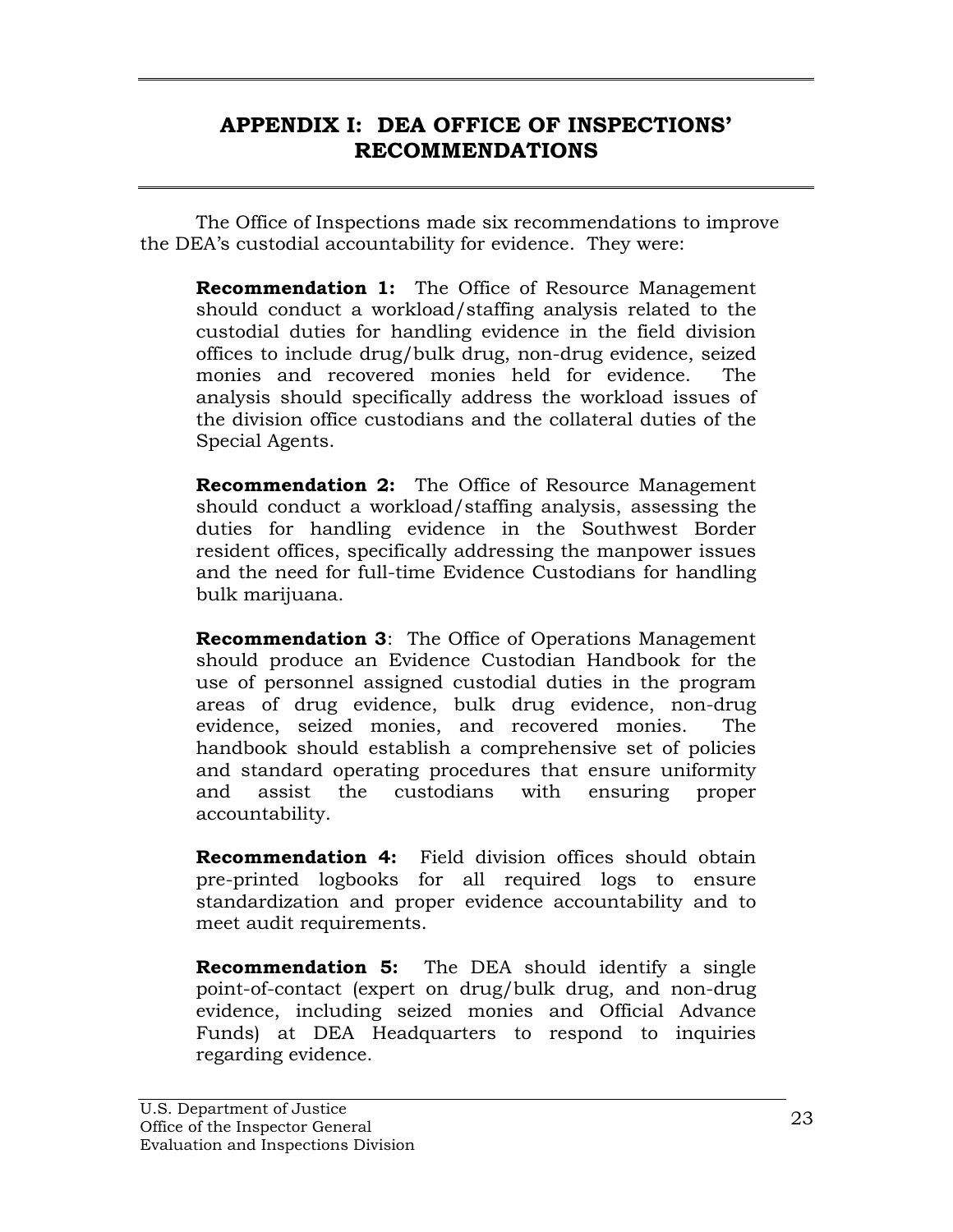**Recommendation 6:** The Office of Training, in conjunction with the Office of Operations Management, should develop a comprehensive training program for personnel assigned custodial duties in the program areas of drug evidence, bulk drug evidence, non-drug evidence, seized monies, and recovered monies. Formal training should be mandatory for all Evidence Custodians, scheduled within three months of assignment, and conducted in a formal training setting, the field division, or DEA Headquarters.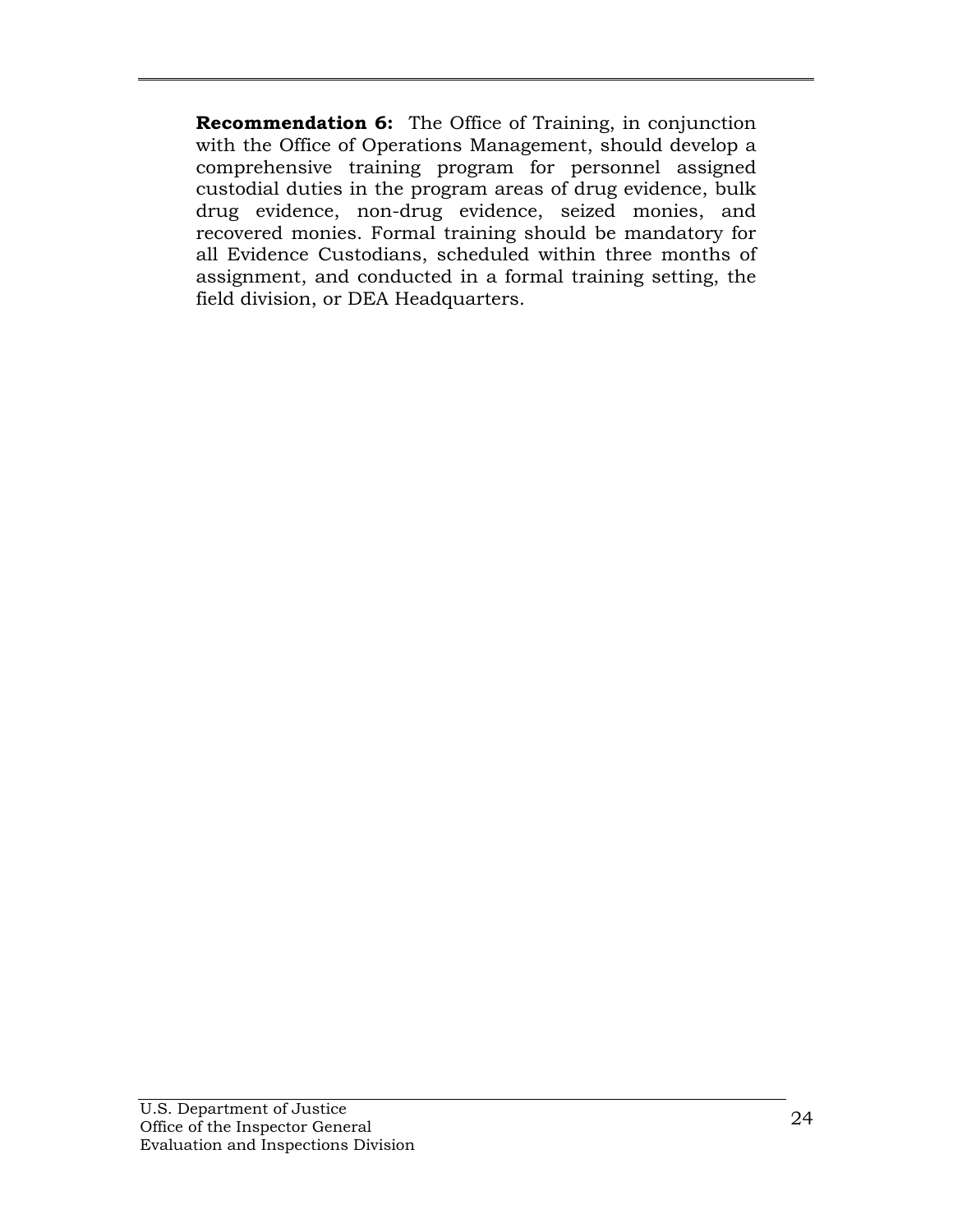# **APPENDIX II: OIG SURVEY INSTRUMENT**

The Office of the Inspector General (OIG), Evaluation and Inspections Division is initiating a review of the accountability controls used by the Drug Enforcement Administration (DEA) to protect seized drugs and cash placed in DEA facilities for analysis and safekeeping. The purpose of the review is to assess the adequacy of DEA controls for the receipt, security, and final disposition of seized drugs and cash.

This survey refers to chain-of-custody problems for drug evidence and cash seized either during DEA-controlled investigations or submitted into the DEA's custody by other Federal, state, or local law enforcement agencies. Please consider the following:

- DEA seized drug evidence handling from the initial point of seizure through any subsequent transfers in the DEA chain-ofcustody.
- DEA seized cash chain-of-custody problems up to, but not including, asset forfeiture procedures.

Note: We are not reviewing seized drug evidence chain-of-custody problems attributed to the DEA's forensic laboratories' chain-of-custody.

*Please click on the appropriate response box (an "X" will appear) or click on the text box area and then enter your text answer. Upon completion, forward the saved electronic file containing your responses to* 

*SURVEY.OIG-USA@USDOJ.GOV(Or select "OIG-USA" in the Department's Microsoft Outlook Address Book)* 

| Name            |
|-----------------|
| Title           |
| <b>District</b> |

**Phone** 

1) Do you believe that the DEA safeguards the integrity of the chain-of-custody for:

a Seized Drug Evidence?

| <b>XZ</b><br>ρq<br>. . |  | NΩ |
|------------------------|--|----|
|------------------------|--|----|

 $\Box$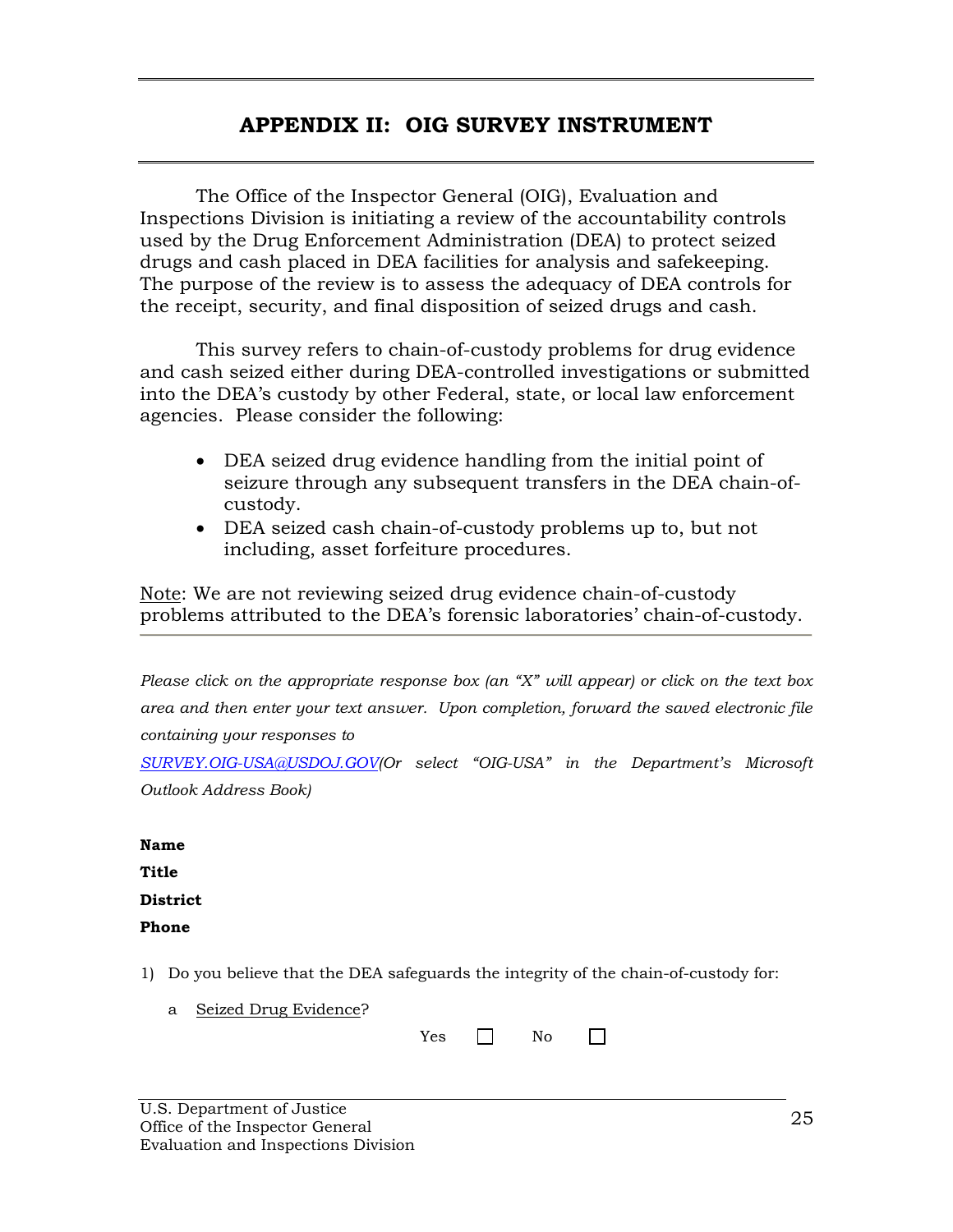|   | 1)      | Seized Bulk Amount Drug Evidence (e.g., bulk marijuana)? |     |              |     |  |
|---|---------|----------------------------------------------------------|-----|--------------|-----|--|
|   |         |                                                          | Yes |              | No  |  |
| b |         | Seized Cash Evidence?                                    | Yes | $\mathbf{1}$ | No. |  |
| C | Above): | Comments (Question # 1)                                  |     |              |     |  |

- 2) Have you encountered any of the following DEA chain-of-custody problems during Federal prosecutions for:
	- a Seized Drug Evidence?

| Incomplete Documentation                                     | Yes | Nο |  |
|--------------------------------------------------------------|-----|----|--|
| Inaccurate Record keeping<br>(e.g., weights or descriptions) | Yes | No |  |
| Missing Records                                              | Yes | No |  |
| Inadequate physical safeguards                               | Yes | No |  |
| Inadequate storage facilities                                | Yes | No |  |
| Theft                                                        | Yes | No |  |
| Loss                                                         | Yes | No |  |
| Inappropriate Destruction                                    | Yes | No |  |
| Other                                                        | Yes | Nο |  |

#### i) Seized Bulk Amount Drug Evidence (*e.g., bulk marijuana*)?

|   | Incomplete Documentation                                            | Yes |          | No  |  |
|---|---------------------------------------------------------------------|-----|----------|-----|--|
|   | Inaccurate Record keeping<br>(e.g., weights or descriptions)        | Yes |          | No. |  |
|   | Missing Records                                                     | Yes |          | No  |  |
|   | Inadequate physical safeguards                                      | Yes |          | No. |  |
|   | Inadequate storage facilities Yes                                   |     | No       |     |  |
|   | Theft<br>Yes                                                        |     | No       |     |  |
|   | Yes<br>Loss                                                         |     | No       |     |  |
|   | Inappropriate Destruction<br>Yes                                    |     | No       |     |  |
|   | Yes<br>Other                                                        |     | No       |     |  |
| b | Seized Cash Evidence?                                               |     |          |     |  |
|   | Yes<br>Incomplete Documentation<br>Inaccurate Record keeping<br>Yes |     | No<br>No |     |  |
|   |                                                                     |     |          |     |  |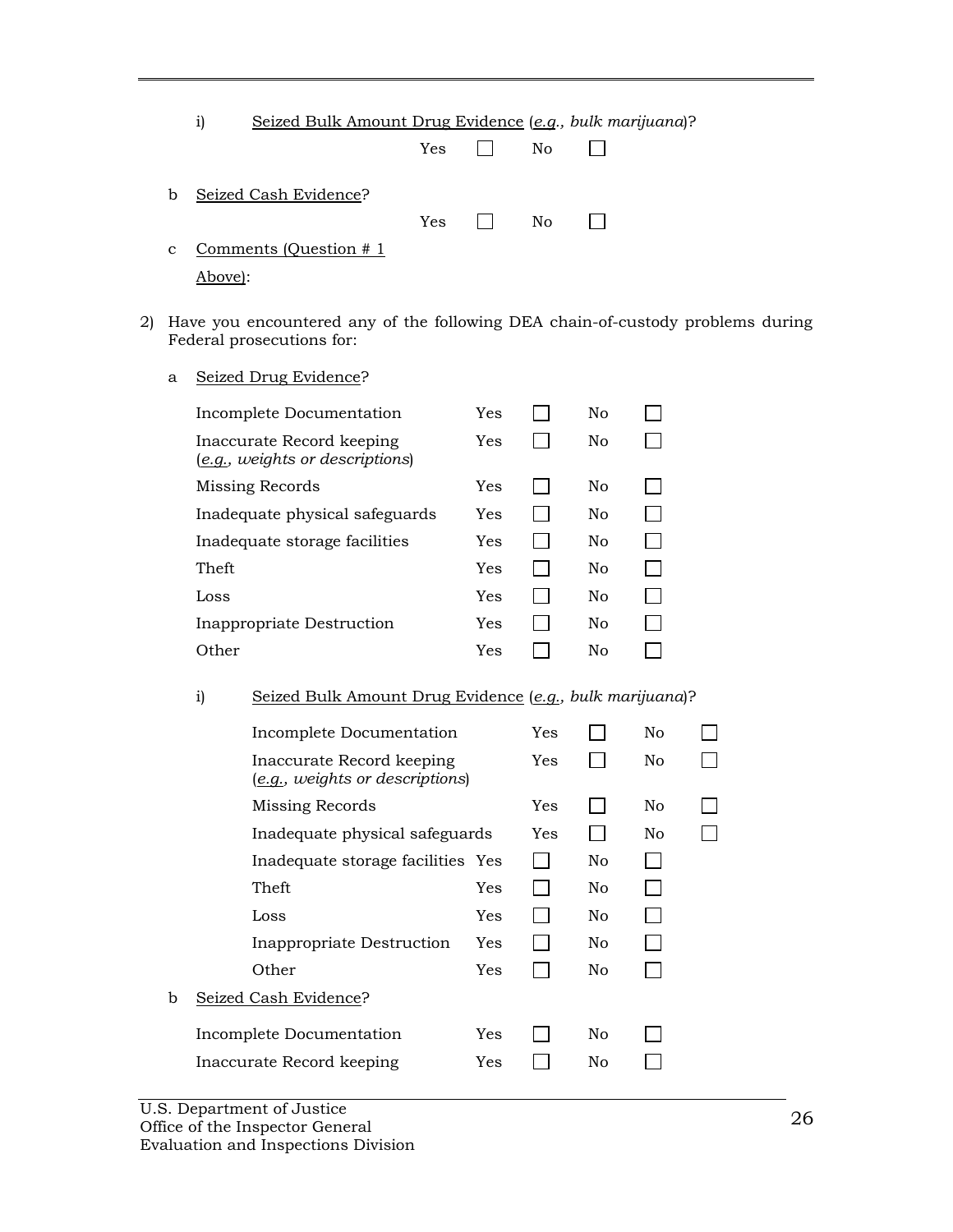| (e.g., counts)                 |     |     |    |    |  |
|--------------------------------|-----|-----|----|----|--|
| Missing Records                |     | Yes |    | No |  |
| Inadequate physical safeguards |     | Yes |    | No |  |
| Theft                          | Yes |     | No |    |  |
| Loss                           | Yes |     | No |    |  |
| Other                          | Yes |     | No |    |  |

- c Comments (Question  $# 2$ Above):
- 3) Have your Federal prosecution(s) been adversely impacted due to DEA chain-ofcustody problems involving:

| a            | Seized Drug Evidence?                                             |           |              |    |   |         |
|--------------|-------------------------------------------------------------------|-----------|--------------|----|---|---------|
|              |                                                                   | Yes       | $\mathbf{L}$ | No |   |         |
|              | Seized Bulk Drug Evidence (e.g., bulk marijuana)?<br>$\mathbf{i}$ |           |              |    |   |         |
|              |                                                                   | Yes       |              | No |   |         |
| b            | Seized Cash Evidence?                                             |           |              |    |   |         |
|              |                                                                   | Yes       |              | No |   |         |
| $\mathbf{C}$ | Comments                                                          | (Ouestion |              | #  | З | Above): |

4) Have criminal defense attorneys been successful in challenging the integrity of the DEA's chain-of-custody in your prosecutions which featured:

| a | Seized Drug Evidence?                                             |            |           |    |   |  |
|---|-------------------------------------------------------------------|------------|-----------|----|---|--|
|   |                                                                   | Yes        |           | No |   |  |
|   | $\mathbf{i}$<br>Seized Bulk Drug Evidence (e.g., bulk marijuana)? |            |           |    |   |  |
|   |                                                                   | Yes        |           | No |   |  |
| b | Seized Cash Evidence?                                             |            |           |    |   |  |
|   |                                                                   | <b>Yes</b> |           | No |   |  |
| C | Comments                                                          |            | (Ouestion |    | # |  |
|   | Above):                                                           |            |           |    |   |  |

5) Please identify any general concerns with, or suggestions to improve the DEA's handling of seized drugs or seized cash.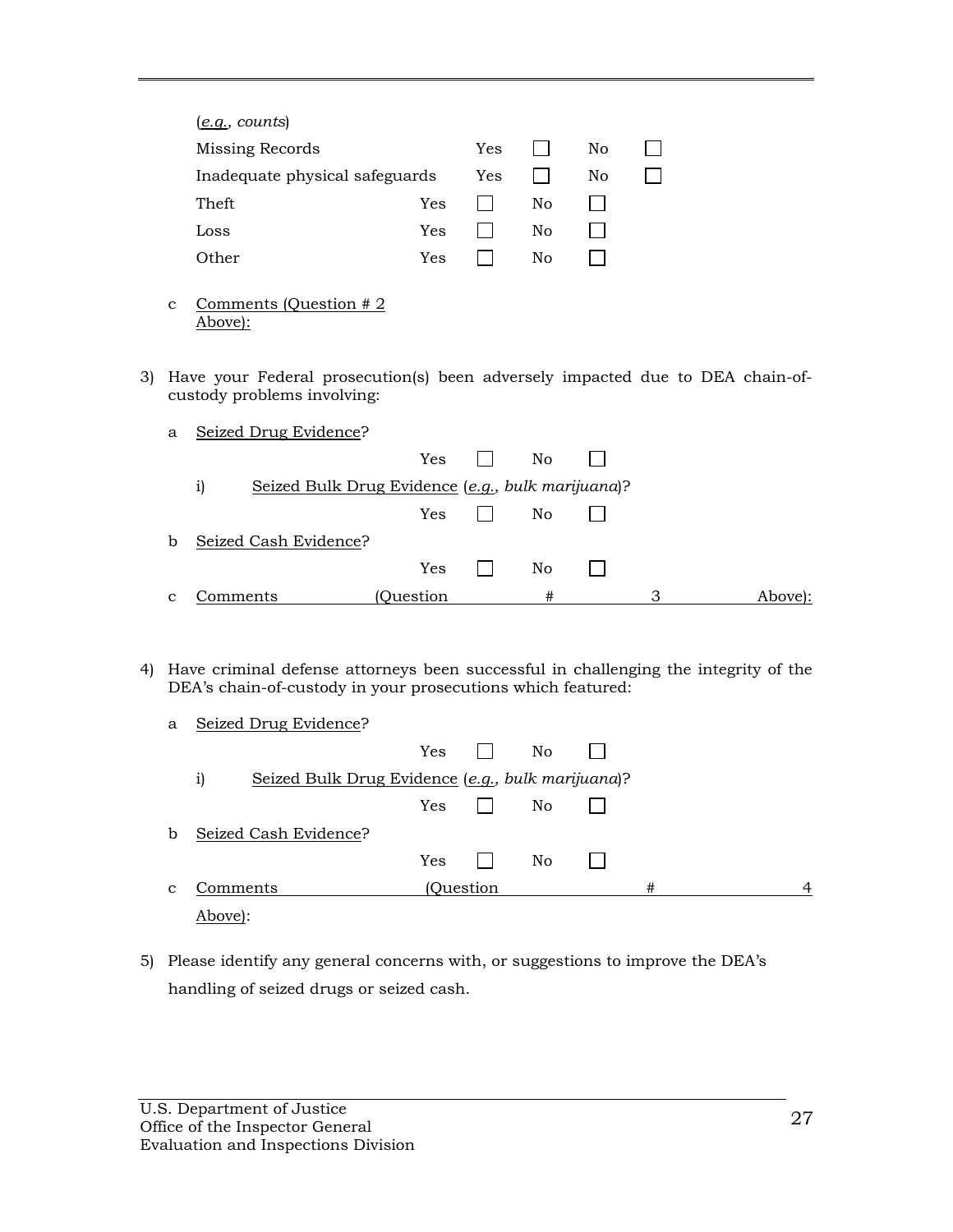### **APPENDIX III: THE DEA'S RESPONSE**

|             | U.S. Department of Justice<br>Drug Enforcement Administration                                                                                                                                       |
|-------------|-----------------------------------------------------------------------------------------------------------------------------------------------------------------------------------------------------|
| www.dea.gov |                                                                                                                                                                                                     |
|             | JAN 09 2004                                                                                                                                                                                         |
|             |                                                                                                                                                                                                     |
|             |                                                                                                                                                                                                     |
|             | MEMORANDUM FOR THE OFFICE OF THE INSPECTOR GENERAL                                                                                                                                                  |
| TO:         | Paul A. Price                                                                                                                                                                                       |
|             | Assistant Inspector General for Evaluation and Inspections                                                                                                                                          |
|             | Office of the Inspector General                                                                                                                                                                     |
| FROM:       | Karen P. Tang                                                                                                                                                                                       |
|             | Administrator                                                                                                                                                                                       |
|             | Drug Enforcement Administration                                                                                                                                                                     |
| SUBJECT:    | Draft Audit Report: Review of the Drug Enforcement Administration's Custodial                                                                                                                       |
|             | Accountability for Evidence Held at the Field Divisions, A-2003-007                                                                                                                                 |
|             |                                                                                                                                                                                                     |
|             | The Drug Enforcement Administration (DEA) has reviewed the Department of                                                                                                                            |
|             | Justice, Office of the Inspector General's (OIG) draft audit report entitled, Review of the Drug<br>Enforcement Administration's Custodial Accountability for Evidence Held at the Field Divisions, |
|             | A-2003-007. DEA provides the following comments, as requested in your memorandum dated                                                                                                              |

December 19, 2003.

DEA concurs with the recommendations resulting from this audit, most of which were previously identified independently by DEA's internal inspections. Based on both our review of the draft audit report and our discussions with OIG representatives, it appears that the current findings are focused on strengthening our existing management procedures, specifically related to evidence in the custody of Field Divisions. I was pleased to note that of 422 Assistant United States Attorneys surveyed by your office, all respondents reported they believe DEA safeguards the integrity of seized drugs and monies, and no respondent identified a case in which the integrity of DEA's custodial accountability resulted in the failure of the prosecution. I am confident that the corrective actions outlined in the attached action plan will not only strengthen the integrity of our evidence procedures at the division-level, but ensure federal prosecutions resulting from DEA investigations will continue to be successful.

DEA has completed a sensitivity review of the draft audit report. This information will be provided under separate cover.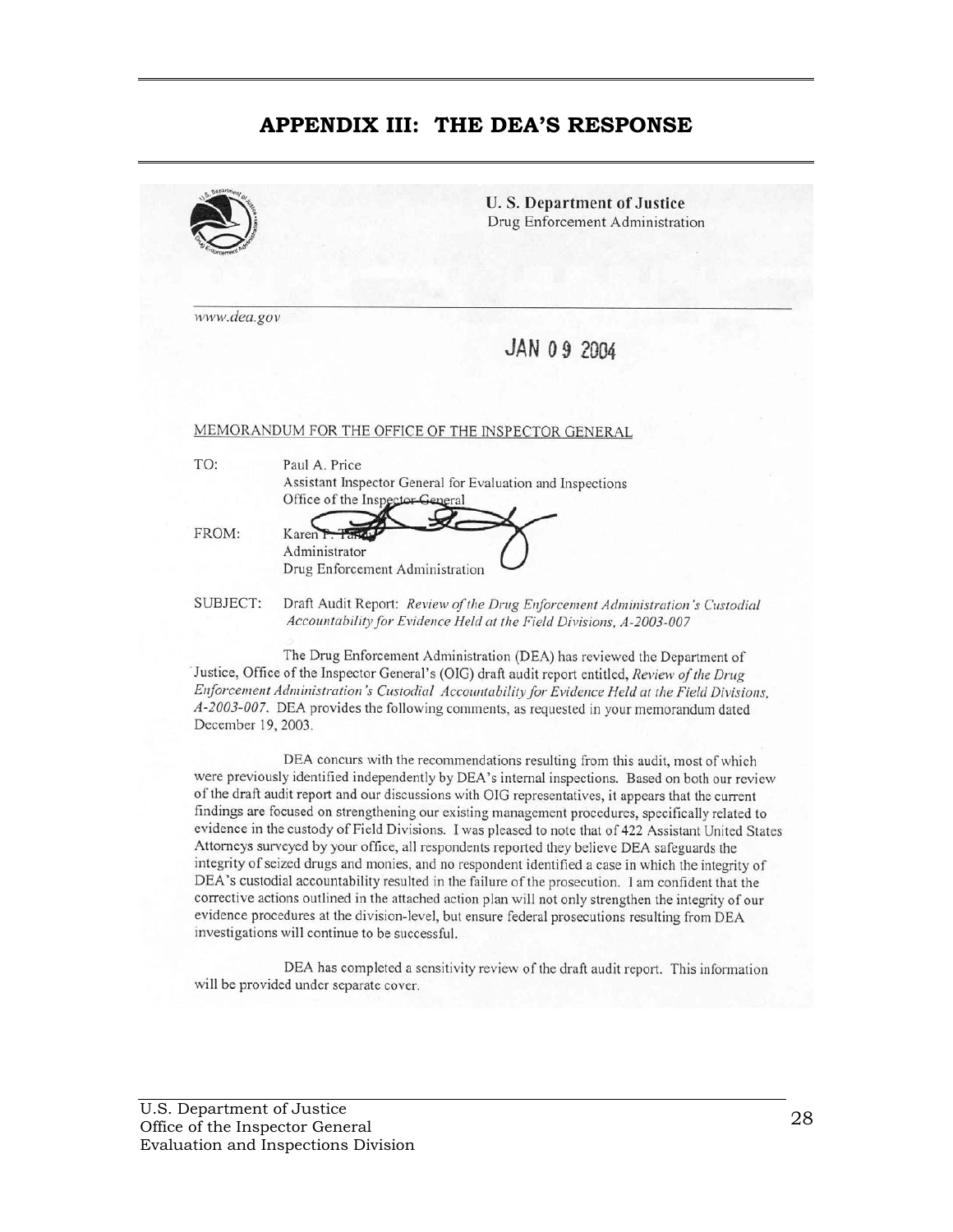Paul A. Price, Assistant Inspector General for Evaluation and Inspections

Documentation detailing DEA's efforts to implement the action plan will be provided to OIG until all corrective actions are employed. If you have any questions regarding this information, please contact Audit Liaison Sheldon Shoemaker at (202) 307-4205.

Attachment

Page 2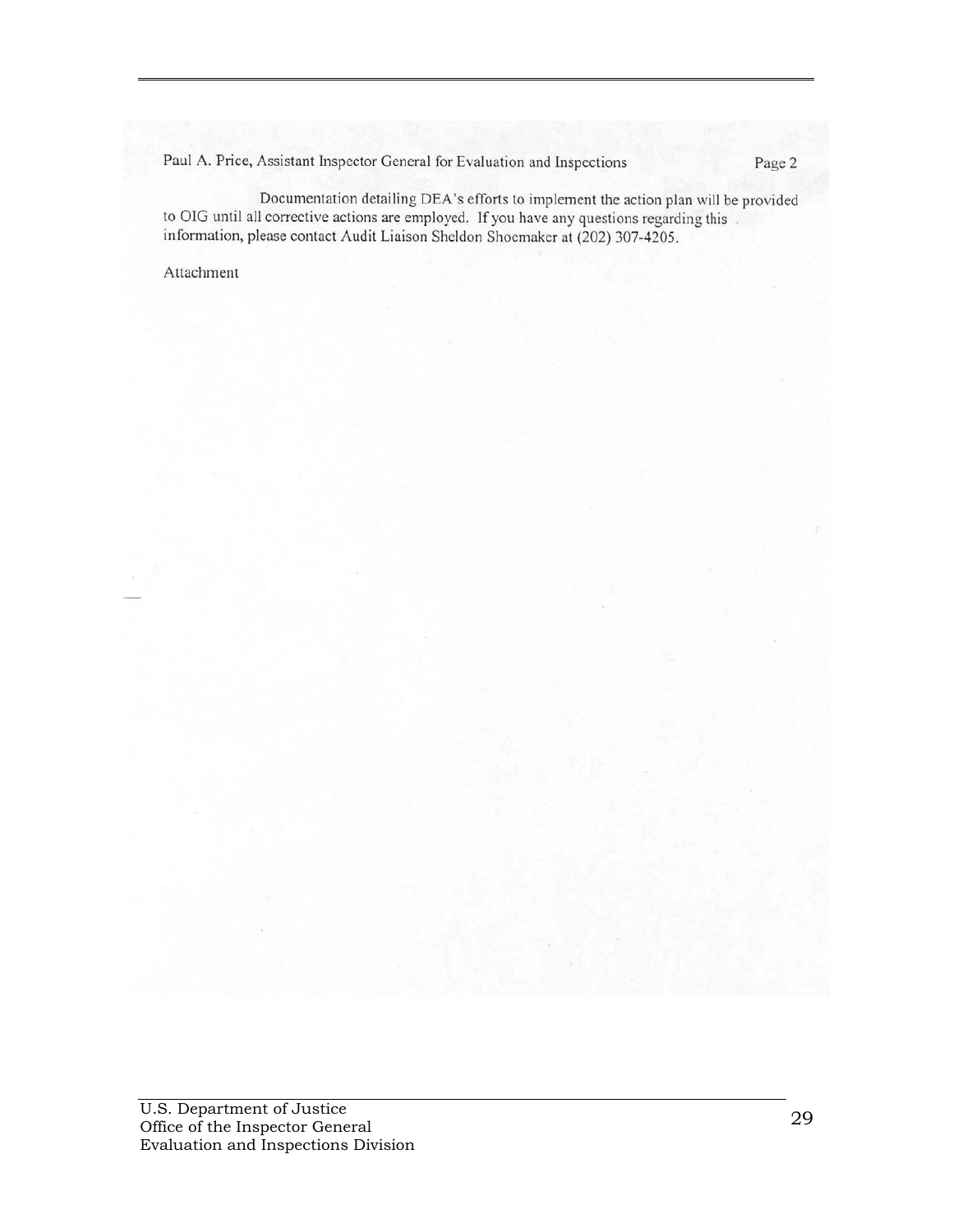**ACTION PLAN** 

REVIEW OF THE DRUG ENFORCEMENT ADMINISTRATION'S CUSTODIAL ACCOUNTABILITY

FOR EVIDENCE HELD AT THE FIELD DIVISIONS (A-2003-007)

| Recommendations                                                                         |
|-----------------------------------------------------------------------------------------|
| Implement the Office of Inspections' four remaining<br>Developing an Evidence Custodian |
| Requiring Evidence Custodians to use                                                    |
| employee with evidence custodian<br>Identifying and designating a DEA                   |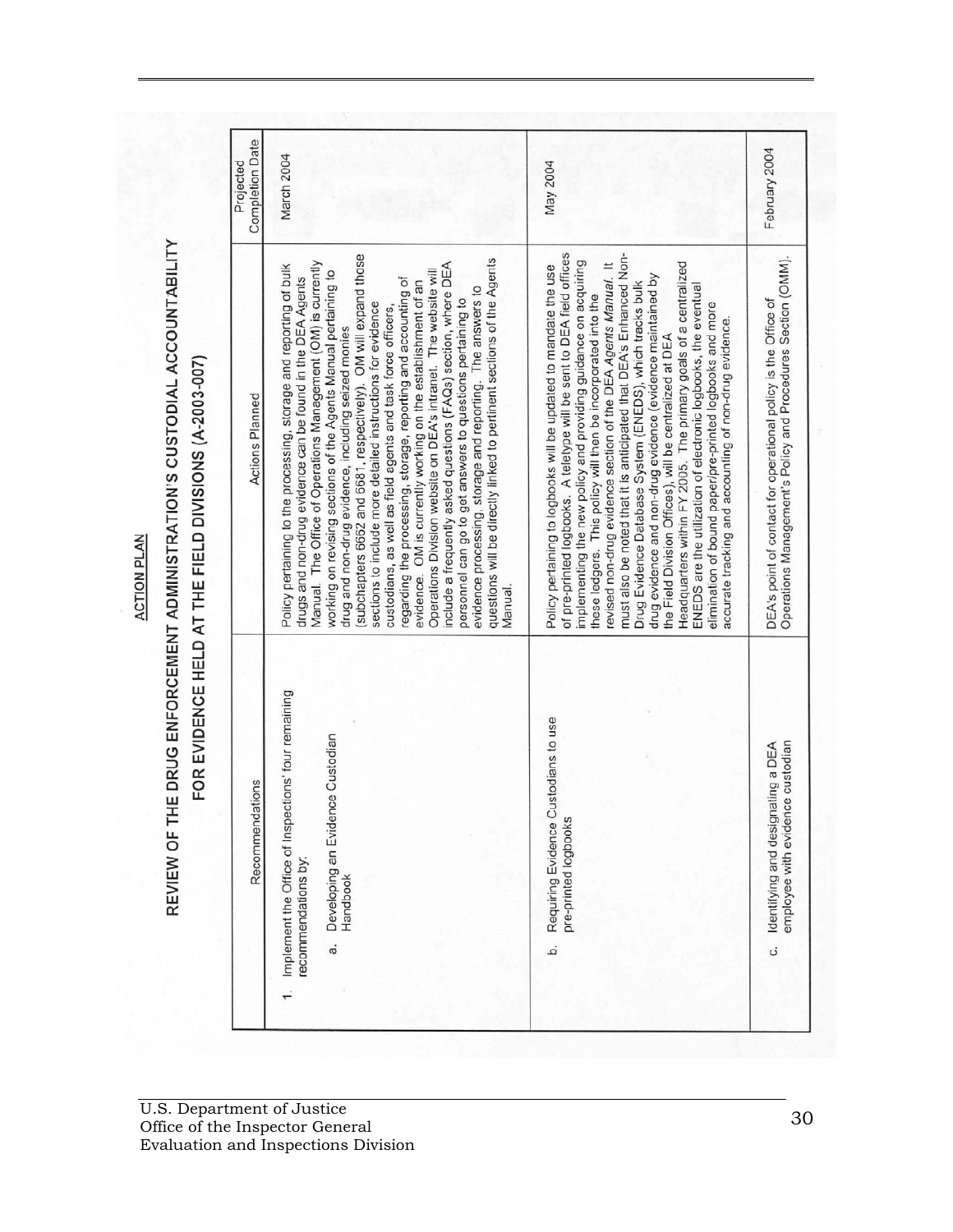|                                                                                                                                                                                                                                                                                                                                                                                                                                                                                                                                                                                                                                                                                                                                                                                                                                                                                                                                                                                                                                                                                                                                                                                                                                                                                                                                  | August 2004                                                                                                                                                                                                                                                                                                                                                                                                                                                                                                                    | Annually                                                                                                                                                                                                                                                                                                                                                                                                                                                                                                                                                                       |
|----------------------------------------------------------------------------------------------------------------------------------------------------------------------------------------------------------------------------------------------------------------------------------------------------------------------------------------------------------------------------------------------------------------------------------------------------------------------------------------------------------------------------------------------------------------------------------------------------------------------------------------------------------------------------------------------------------------------------------------------------------------------------------------------------------------------------------------------------------------------------------------------------------------------------------------------------------------------------------------------------------------------------------------------------------------------------------------------------------------------------------------------------------------------------------------------------------------------------------------------------------------------------------------------------------------------------------|--------------------------------------------------------------------------------------------------------------------------------------------------------------------------------------------------------------------------------------------------------------------------------------------------------------------------------------------------------------------------------------------------------------------------------------------------------------------------------------------------------------------------------|--------------------------------------------------------------------------------------------------------------------------------------------------------------------------------------------------------------------------------------------------------------------------------------------------------------------------------------------------------------------------------------------------------------------------------------------------------------------------------------------------------------------------------------------------------------------------------|
| responsible for responding to policy and procedural questions from<br>field personnel, as well as evidence custodians. Staff coordinators<br>reporting of bulk marijuana and high-value items will be addressed<br>feasible to designate a single DEA employee as a point-of-contact<br>reporting. OMM staff coordinators are supervisory special agents<br>Information Technology (SI) and questions regarding the financial<br>with evidence related experience initially as field agents, then as<br>current names of the Section Chief and Staff Coordinators. This<br>are assigned to OMM on a rotating basis, and therefore, it is not<br>(POC) for field evidence custodians. Instead, OMM will issue a<br>responsible for evidence handling questions. This teletype will<br>include OMM positions and telephone numbers, as well as the<br>questions regarding ENEDS will be addressed by the Office of<br>custodians. Supervisory Special Agent Staff Coordinators are<br>information will also be included and kept current on the new<br>OMM sets the policy for evidence processing, storage and<br>Operations Division website. Additionally, any technology<br>supervisors and sometimes as former non-drug evidence<br>teletype to the field reaffirming OMM as the HQS office<br>by the Office of Finance (FN). | Custodian Training program. TR, in concert with these SME's, will<br>conducted with appropriate assessments, to ensure that essential<br>The Office of Training (TR) will work with OM and other Evidence<br>Custodian/Evidence Handling Subject Matter Experts (SME's) to<br>develop appropriate lesson plans and instructional materials for<br>the new training program. A pilot training course will then be<br>develop a task list and learning objectives for the Evidence<br>and effective job-related training occurs. | (including seized and recovered monies). IN reviews these annual<br>Inspections (IN) on September 1 each year. One of the mandated<br>programs in the Division Inspection is the evidence program, both<br>All DEA entities, foreign and domestic are required to complete a<br>Division Inspection annually. This report is due into the Office of<br>reports, and they are used by IN when it conducts its On-Site<br>a<br>drug and non-drug. The DEA Agents Manual also requires<br>100% annual inventory of all drug and non-drug evidence<br>Inspections every 36 months. |
| contact for all Evidence Custodians<br>expertise to serve as the point-of-                                                                                                                                                                                                                                                                                                                                                                                                                                                                                                                                                                                                                                                                                                                                                                                                                                                                                                                                                                                                                                                                                                                                                                                                                                                       | Developing a comprehensive training<br>program for personnel assigned<br>Evidence Custodians duties<br>ಕ                                                                                                                                                                                                                                                                                                                                                                                                                       | have an Evidence Custodian Handbook, use pre-printed<br>logbooks, know the point-of-contact for evidence issues,<br>Verify during field inspections that Evidence Custodians<br>and attend appropriate Evidence Custodian training.<br>$\mathcal{L}$                                                                                                                                                                                                                                                                                                                           |

 $\ddot{\phantom{a}}$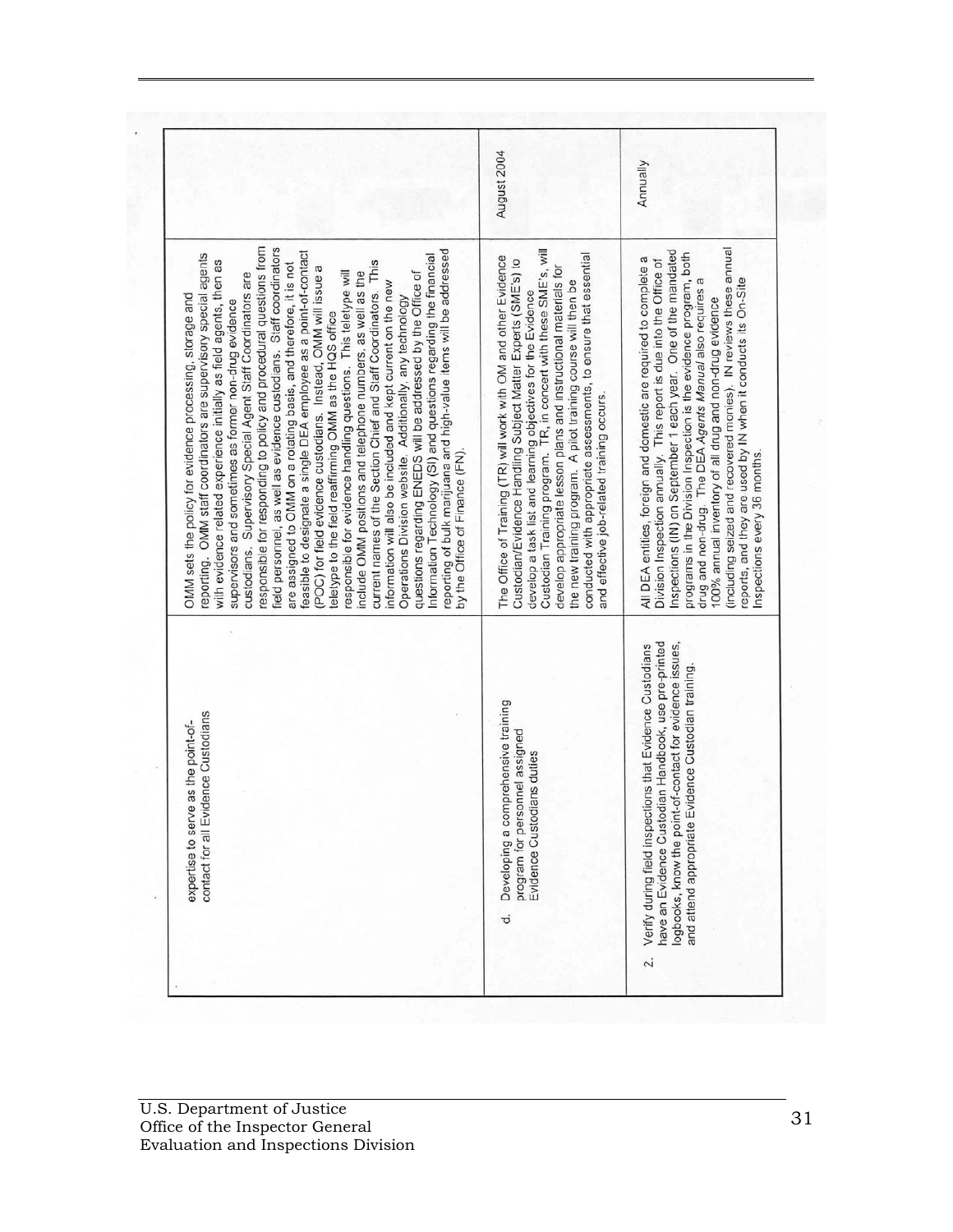# **APPENDIX IV: THE OIG'S ANALYSIS OF THE DEA'S RESPONSE**

On December 19, 2003, the Office of the Inspector General (OIG) sent a copy of the draft report to the Administrator for the Drug Enforcement Administration (DEA) with a request for written comments. The Administrator responded to us in a memorandum dated January 9, 2004. The DEA concurred with all of the recommendations, and agreed with the OIG that it could strengthen existing management procedures for evidence in the custody of its field divisions. The DEA also recognized that improving its custodial accountability will ensure integrity of evidence used in federal prosecutions resulting from DEA investigations. Our analysis of the DEA's response follows.

### **RECOMMENDATIONS**

**Recommendation 1:** Implement the DEA Office of Inspections' four remaining evidence program recommendations by:

- a. Developing an Evidence Custodian Handbook,
- b. Requiring Evidence Custodians to use pre-printed logbooks,
- c. Identifying and designating a DEA employee with evidence custodian expertise to serve as the point-of-contact for all Evidence Custodians, and
- d. Developing a comprehensive training program for personnel assigned Evidence Custodians duties.

**Status:** Resolved – Open.

**Summary of DEA's Response:** The DEA concurred with the recommendation and agreed to:

a. Expand policy pertaining to the processing, storage, reporting and accounting of bulk drugs and non-drug evidence in the *DEA Agents Manual* to include more detailed instructions for Evidence Custodians, as well as field agents and task force officers. Establish an Operations Division website on DEA's intranet website to include a frequently-asked-questions section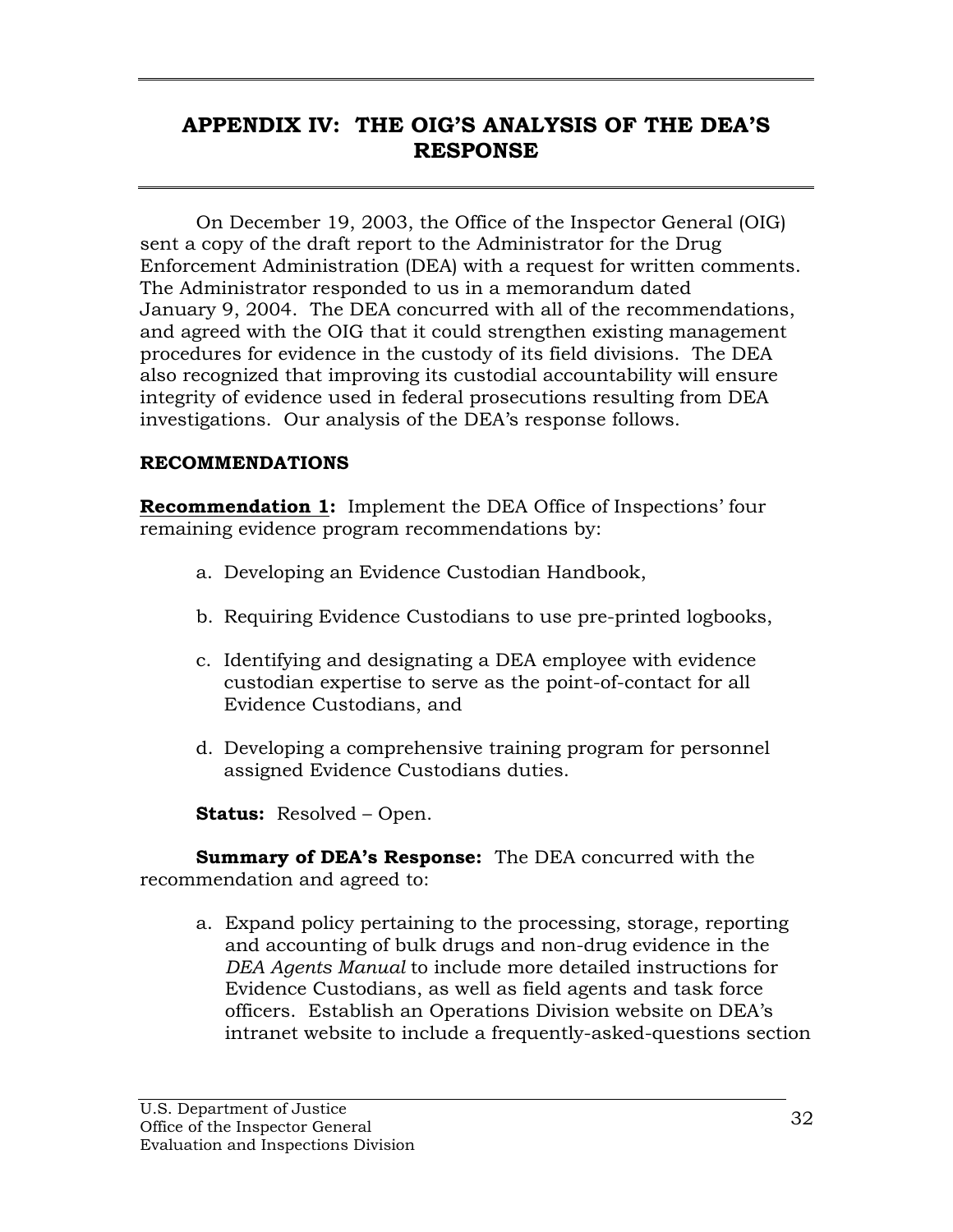where DEA personnel can get answers to questions pertaining to evidence processing, storage, and reporting;

- b. Update policy pertaining to logbooks to mandate the use of preprinted logbooks, incorporate the policy in the *DEA Agents Manual*, and send a teletype to the field offices providing guidance on acquiring pre-printed logbooks;
- c. Issue a teletype to the field reaffirming that the Operations Management's Policy and Procedures Section (OMM) is the headquarters office responsible for evidence handling questions and providing appropriate staff names and numbers, which also will be kept current on the Operations Division intranet website; and
- d. Develop a task list, learning objectives, lesson plans, and instructional materials for a new Evidence Custodian training program, and then pilot test the program with the appropriate assessments.

**OIG's Analysis:** We consider the recommendation resolved, but will keep it open until the DEA provides us with a copy of the following items:

- a. Expanded policy pertaining to the processing, storage, reporting and accounting of bulk drugs and non-drug evidence. Also, a copy of the Operations Division website and frequently asked questions section on the DEA's intranet website;
- b. Updated policy mandating the use of pre-printed logbooks;
- c. The teletype to the field reaffirming OMM as the headquarters office responsible for evidence handling questions; and
- d. The task list, learning objectives, lesson plans, and instructional materials for the pilot Evidence Custodian training program.

**Recommendation 2:** Verify during field inspections that Evidence Custodians have an Evidence Custodian Handbook, use pre-printed logbooks, know the point-of-contact for evidence issues, and attend appropriate Evidence Custodian training.